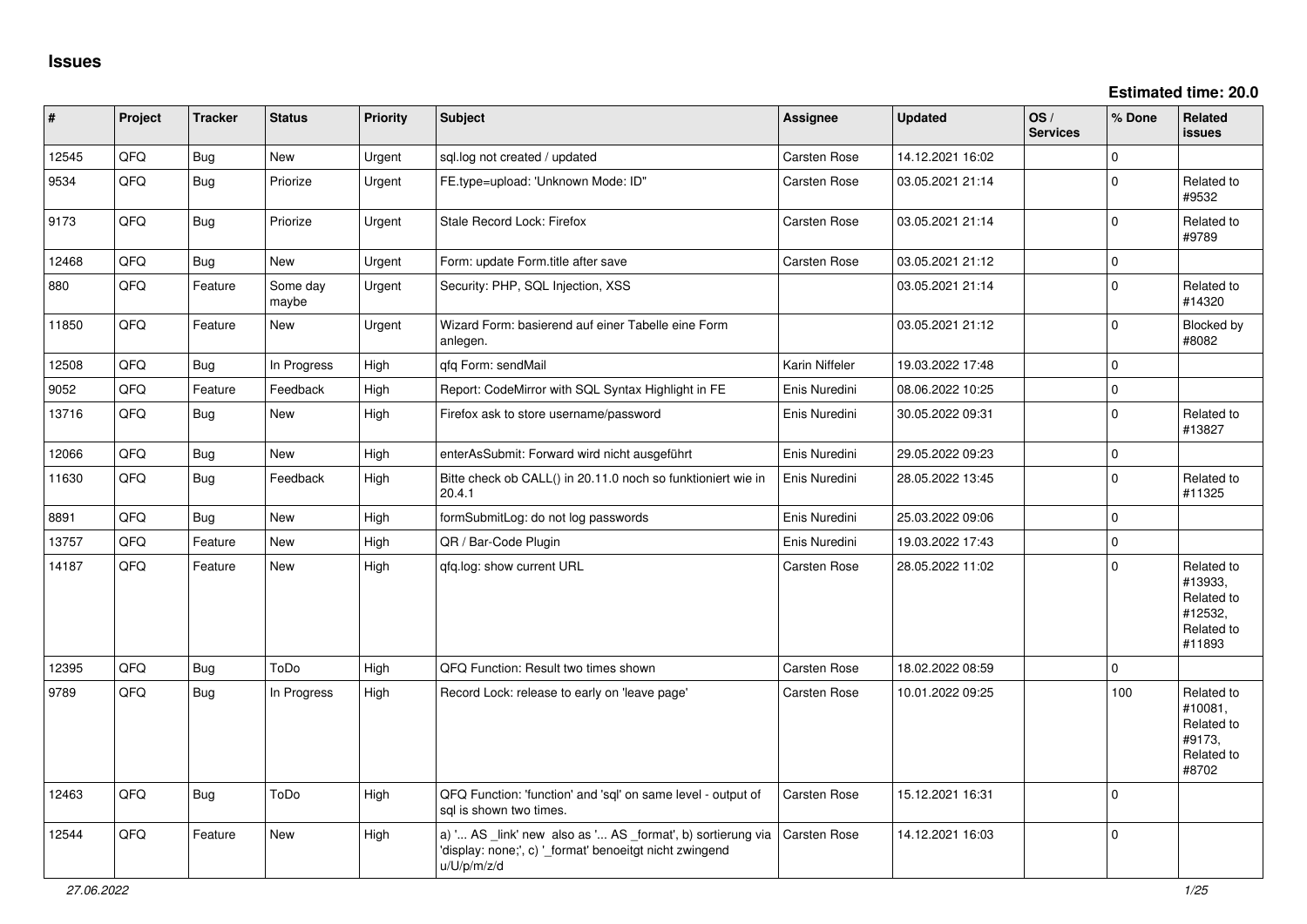| #     | Project | <b>Tracker</b> | <b>Status</b> | <b>Priority</b> | <b>Subject</b>                                                               | <b>Assignee</b>     | <b>Updated</b>   | OS/<br><b>Services</b> | % Done      | Related<br><b>issues</b>                        |
|-------|---------|----------------|---------------|-----------------|------------------------------------------------------------------------------|---------------------|------------------|------------------------|-------------|-------------------------------------------------|
| 12702 | QFQ     | Bug            | New           | High            | templateGroup: broken in multiDb Setup                                       | <b>Carsten Rose</b> | 14.12.2021 16:02 |                        | $\mathbf 0$ |                                                 |
| 12974 | QFQ     | Bug            | New           | High            | Sanitize Queries in Action-Elements                                          | Carsten Rose        | 07.12.2021 17:19 |                        | $\Omega$    |                                                 |
| 12670 | QFQ     | <b>Bug</b>     | New           | High            | Dropdown-Menu classes können nicht mehr angegeben<br>werden                  | Carsten Rose        | 07.12.2021 17:19 |                        | $\mathbf 0$ |                                                 |
| 12532 | QFQ     | Feature        | New           | High            | SIP-Parameter bei Seitenaufruf in Browser-Console<br>anzeigen                | Carsten Rose        | 07.12.2021 17:19 |                        | 0           | Related to<br>#11893,<br>Related to<br>#14187   |
| 12513 | QFQ     | Bug            | <b>New</b>    | High            | Implement server side check of maxlength                                     | Carsten Rose        | 07.12.2021 17:19 |                        | 0           |                                                 |
| 12186 | QFQ     | Feature        | New           | High            | TinyMCE Config für Objekte                                                   | Carsten Rose        | 07.12.2021 17:19 |                        | $\mathbf 0$ | <b>Blocks</b><br>#12632                         |
| 6116  | QFQ     | Bug            | Priorize      | High            | value of checkbox not saved                                                  | Carsten Rose        | 07.12.2021 17:19 |                        | 0           |                                                 |
| 8082  | QFQ     | Feature        | Priorize      | High            | Contact form without saving record                                           | Carsten Rose        | 07.12.2021 15:20 |                        | 0           | Related to<br>#8587,<br><b>Blocks</b><br>#11850 |
| 8204  | QFQ     | Feature        | Priorize      | High            | Position 'required mark'                                                     | Carsten Rose        | 16.06.2021 13:44 |                        | $\Omega$    |                                                 |
| 9121  | QFQ     | <b>Bug</b>     | Priorize      | High            | sip links have r and __dbIndexData set                                       | Carsten Rose        | 12.06.2021 10:41 |                        | $\Omega$    |                                                 |
| 9347  | QFQ     | <b>Bug</b>     | New           | High            | FE.type=upload with dynamic show/hidden: required not<br>detected            | Carsten Rose        | 12.06.2021 10:40 |                        | 0           | Related to<br>#5305,<br>Related to<br>#12398    |
| 9531  | QFQ     | Bug            | New           | High            | FE File: Dynamic Update / modeSql / required detected<br>even it not set     | Carsten Rose        | 11.06.2021 20:32 |                        | $\Omega$    | Related to<br>#12398                            |
| 11893 | QFQ     | Feature        | <b>New</b>    | High            | Broken SIP: a) only report one time, b) only report in main<br>column        | Carsten Rose        | 12.05.2021 12:13 |                        | $\Omega$    | Related to<br>#12532,<br>Related to<br>#14187   |
| 9517  | QFQ     | Feature        | In Progress   | High            | Input multiple tags with typeahead                                           | <b>Carsten Rose</b> | 03.05.2021 21:14 |                        | 40          | Related to<br>#10150                            |
| 8962  | QFQ     | Feature        | New           | High            | allow for form fields with identical names                                   | Carsten Rose        | 03.05.2021 21:14 |                        | $\Omega$    |                                                 |
| 8668  | QFQ     | Bug            | New           | High            | Pill disabled: dyamic mode 'hidden' not respected - FE is still<br>required  | Carsten Rose        | 03.05.2021 21:14 |                        | $\mathbf 0$ |                                                 |
| 8431  | QFG     | <b>Bug</b>     | New           | High            | autocron.php with wrong path                                                 | Carsten Rose        | 03.05.2021 21:14 |                        | $\pmb{0}$   |                                                 |
| 8083  | QFQ     | <b>Bug</b>     | New           | High            | FormEditor: primary table list does not respect<br>'indexDb={{indexData:Y}}' | Carsten Rose        | 03.05.2021 21:14 |                        | 0           | Has duplicate<br>#6678                          |
| 7899  | QFQ     | Bug            | New           | High            | Fe.type=password / retype / required: always complain<br>about missing value | Carsten Rose        | 03.05.2021 21:14 |                        | 0           |                                                 |
| 7850  | QFQ     | Feature        | New           | High            | Upload records: non 'pathFileName' column                                    | Carsten Rose        | 03.05.2021 21:14 |                        | 0           |                                                 |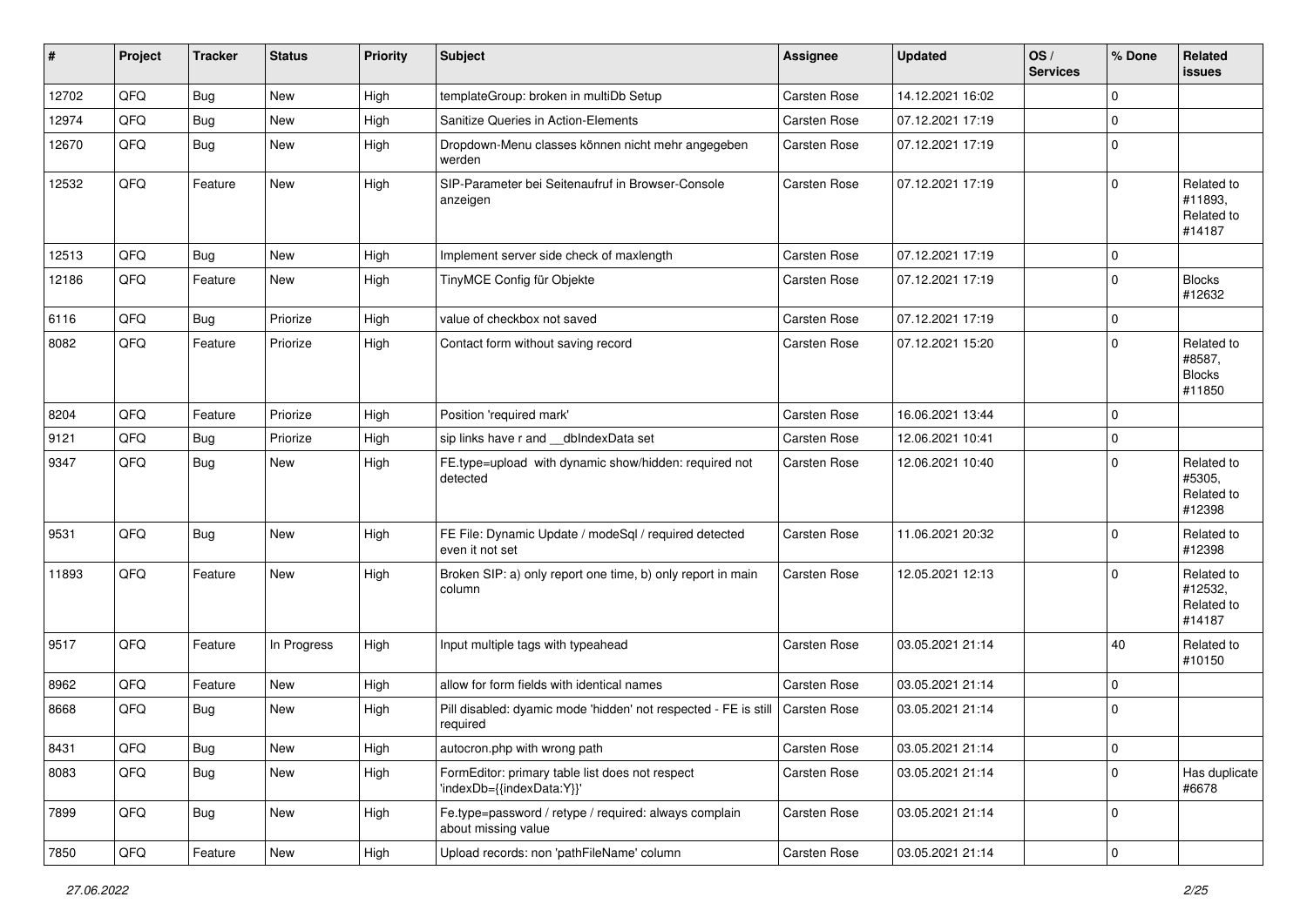| #     | Project | <b>Tracker</b> | <b>Status</b>     | <b>Priority</b> | <b>Subject</b>                                                                                         | <b>Assignee</b> | <b>Updated</b>   | OS/<br><b>Services</b> | % Done      | Related<br><b>issues</b>                     |
|-------|---------|----------------|-------------------|-----------------|--------------------------------------------------------------------------------------------------------|-----------------|------------------|------------------------|-------------|----------------------------------------------|
| 7650  | QFQ     | <b>Bug</b>     | <b>New</b>        | High            | Optional do not show 'required' sign on FormElement                                                    | Carsten Rose    | 03.05.2021 21:14 |                        | 0           |                                              |
| 5715  | QFQ     | Feature        | New               | High            | PDF Caching                                                                                            | Carsten Rose    | 03.05.2021 21:14 |                        | $\Omega$    | Related to<br>#5851,<br>Related to<br>#6357  |
| 5459  | QFQ     | Bug            | <b>New</b>        | High            | Multi DB: spread system tables between 'QFQ' and<br>'Data'-DB                                          | Carsten Rose    | 03.05.2021 21:14 |                        | $\Omega$    | Related to<br>#4720                          |
| 5221  | QFQ     | <b>Bug</b>     | <b>New</b>        | High            | Download Dialog: Bleibt stehen in FF wenn Datei<br>automatisch gespeichert wird.                       | Carsten Rose    | 03.05.2021 21:14 |                        | $\Omega$    |                                              |
| 4279  | QFQ     | <b>Bug</b>     | Some day<br>maybe | High            | config.linkVars lost                                                                                   | Carsten Rose    | 03.05.2021 21:14 |                        | $\Omega$    |                                              |
| 4258  | QFQ     | Feature        | Some day<br>maybe | High            | System Defaults: Forms                                                                                 | Carsten Rose    | 03.05.2021 21:14 |                        | $\Omega$    |                                              |
| 3990  | QFQ     | Feature        | Some day<br>maybe | High            | custom class definition: add space automatically                                                       | Carsten Rose    | 03.05.2021 21:14 |                        | $\Omega$    |                                              |
| 3967  | QFQ     | Feature        | Some day<br>maybe | High            | Report: Checkbox, Radio, Dropdown, Input welches ohne<br>Submit funktioniert - 'Inline-Form'           | Carsten Rose    | 03.05.2021 21:14 |                        | $\Omega$    |                                              |
| 3848  | QFQ     | Feature        | Some day<br>maybe | High            | Antivirus check fuer Upload files in qfq?                                                              | Carsten Rose    | 03.05.2021 21:14 |                        | $\Omega$    | Related to<br>#4131                          |
| 3727  | QFQ     | Feature        | New               | High            | Security: Session Hijacking erschweren                                                                 | Carsten Rose    | 03.05.2021 21:14 |                        | $\Omega$    |                                              |
| 3570  | QFQ     | <b>Bug</b>     | Some day<br>maybe | High            | Formular mit prmitnew permitEdit=Always wird nicht<br>aufgerufen (ist leer)                            | Carsten Rose    | 03.05.2021 21:14 |                        | $\Omega$    |                                              |
| 3109  | QFQ     | <b>Bug</b>     | Some day<br>maybe | High            | RealUrl: Links werden nicht korrekt gerendert                                                          | Carsten Rose    | 03.05.2021 21:14 |                        | $\Omega$    |                                              |
| 3061  | QFQ     | <b>Bug</b>     | Some day<br>maybe | High            | winstitute: mysql connection durcheinander - nmhp17<br>(ag7)/QFQ arbeitet mit DB/Tabellen von biostat. | Carsten Rose    | 03.05.2021 21:14 |                        | $\Omega$    |                                              |
| 10640 | QFQ     | <b>Bug</b>     | New               | High            | TypeAhead Tag: FE editierbar trotz readOnly                                                            | Carsten Rose    | 03.05.2021 21:12 |                        | $\Omega$    |                                              |
| 10508 | QFQ     | Bug            | New               | High            | Multi Form broken on Multi DB Instance                                                                 | Carsten Rose    | 03.05.2021 21:12 |                        | $\mathbf 0$ |                                              |
| 10506 | QFQ     | Bug            | <b>New</b>        | High            | Template Group broken on MultiDB instance                                                              | Carsten Rose    | 03.05.2021 21:12 |                        | $\Omega$    | Related to<br>#10505                         |
| 10081 | QFQ     | <b>Bug</b>     | <b>New</b>        | High            | Stale record lock after 'forbidden' character                                                          | Carsten Rose    | 03.05.2021 21:12 |                        | $\Omega$    | Related to<br>#10082.<br>Related to<br>#9789 |
| 7602  | QFQ     | Feature        | ToDo              | High            | Multi Select: with checkboxes                                                                          | Benjamin Baer   | 22.03.2022 09:07 |                        | 0           |                                              |
| 9548  | QFQ     | Feature        | Feedback          | High            | FormElement: Pattern mismatch - optional report only on<br>focus lost                                  | Benjamin Baer   | 03.05.2021 21:14 |                        | $\mathbf 0$ |                                              |
| 11237 | QFQ     | <b>Bug</b>     | New               | High            | Radiobutton / parameter.buttonClass= btn-default - kein dirty<br>Trigger                               | Benjamin Baer   | 03.05.2021 21:12 |                        | 0           | Related to<br>#10766                         |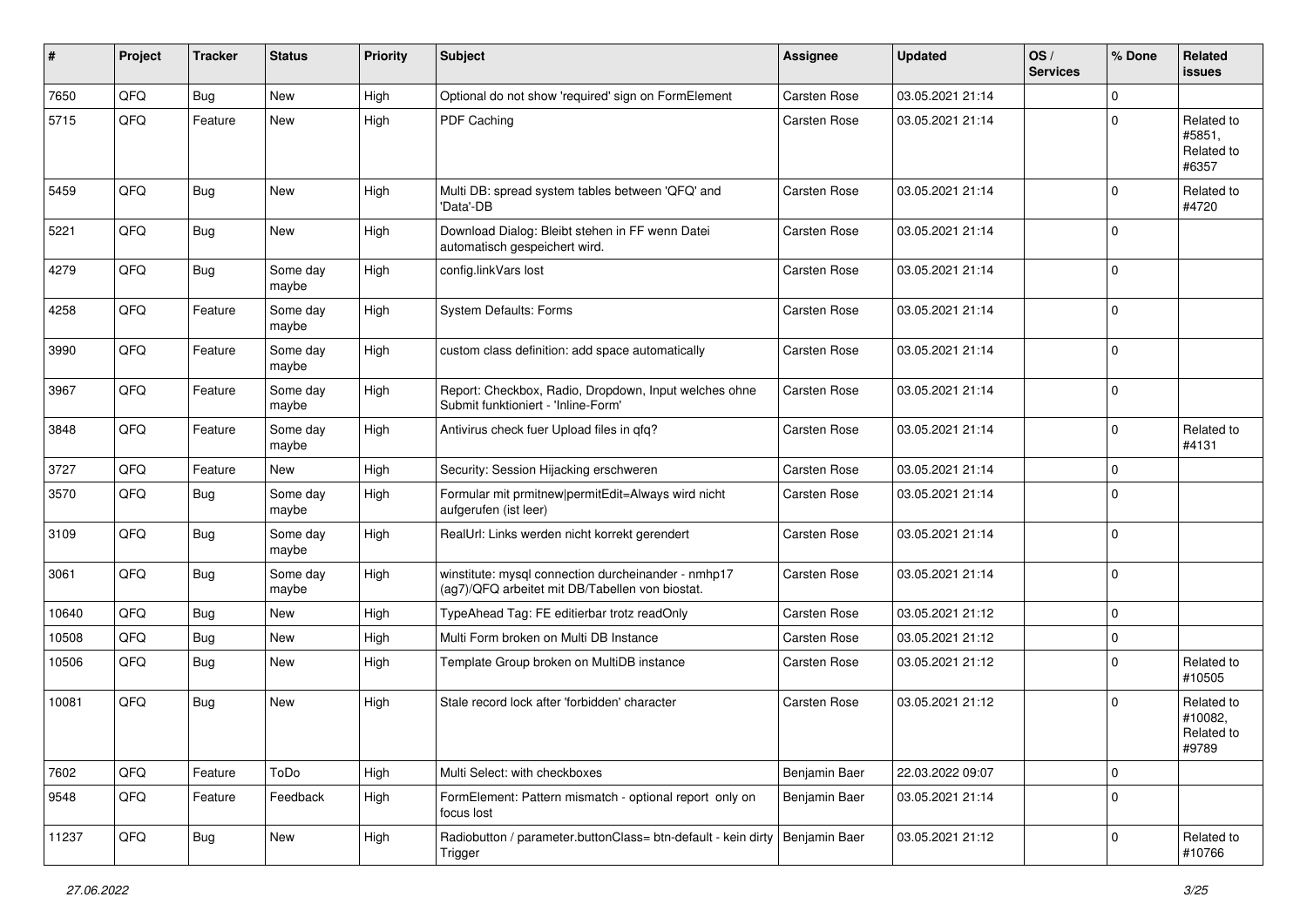| $\vert$ # | Project | <b>Tracker</b> | <b>Status</b> | <b>Priority</b> | <b>Subject</b>                                                           | Assignee               | <b>Updated</b>   | OS/<br><b>Services</b> | % Done      | Related<br><b>issues</b>                                                                                                                                              |
|-----------|---------|----------------|---------------|-----------------|--------------------------------------------------------------------------|------------------------|------------------|------------------------|-------------|-----------------------------------------------------------------------------------------------------------------------------------------------------------------------|
| 11057     | QFQ     | Bug            | New           | High            | Checkboxes ohne span.checkmark im Report werden<br>ausgeblendet          | Benjamin Baer          | 03.05.2021 21:12 |                        | $\pmb{0}$   | Related to<br>#11039                                                                                                                                                  |
| 10114     | QFQ     | Feature        | New           | High            | Symbol (Link): 'G:' (Glyphicon) replaced by 'i:' (icon)                  |                        | 07.12.2021 17:19 |                        | 0           | Related to<br>#3797,<br>Related to<br>#4194                                                                                                                           |
| 10766     | QFQ     | Bug            | New           | High            | Radiobutton / parameter.buttonClass=btn-default: dynamic<br>update       |                        | 03.05.2021 21:12 |                        | $\pmb{0}$   | Related to<br>#11237                                                                                                                                                  |
| 13609     | QFQ     | Feature        | New           | Normal          | QFQ Introduction: Seite aufloesen                                        | Philipp<br>Gröbelbauer | 28.05.2022 11:02 |                        | 0           |                                                                                                                                                                       |
| 8316      | QFQ     | Bug            | Feedback      | Normal          | Documentation/Behaviour for Nested Queries and<br>Record-Store confusing | Nicola Chiapolini      | 20.11.2019 09:14 |                        | $\pmb{0}$   |                                                                                                                                                                       |
| 10124     | QFQ     | Feature        | Feedback      | Normal          | qfq AAI-Login                                                            | Karin Niffeler         | 07.05.2020 09:36 |                        | 0           |                                                                                                                                                                       |
| 14395     | QFQ     | Support        | New           | Normal          | FormEditor: Virtual table columns                                        | Enis Nuredini          | 21.06.2022 16:09 |                        | $\pmb{0}$   |                                                                                                                                                                       |
| 12630     | QFQ     | Feature        | In Progress   | Normal          | Input: date[time]: min / max values                                      | Enis Nuredini          | 20.06.2022 18:31 |                        | $\mathsf 0$ | Related to<br>#10096,<br>Related to<br>#14302,<br>Related to<br>#14303                                                                                                |
| 14376     | QFQ     | Feature        | <b>New</b>    | Normal          | QFQ Bootstrap: if missing, create stored procedures                      | Enis Nuredini          | 19.06.2022 16:37 |                        | $\pmb{0}$   |                                                                                                                                                                       |
| 14377     | QFQ     | <b>Bug</b>     | New           | Normal          | Documentation > General Tips: white page after migration                 | Enis Nuredini          | 19.06.2022 16:37 |                        | $\mathsf 0$ |                                                                                                                                                                       |
| 14320     | QFQ     | Feature        | ToDo          | Normal          | Allow specific HTML Tags and Attributes: general, TinyMCE                | Enis Nuredini          | 17.06.2022 10:44 |                        | 0           | Related to<br>#12664,<br>Related to<br>#12039,<br>Related to<br>#11702,<br>Related to<br>#7239,<br>Related to<br>#3708,<br>Related to<br>#3646,<br>Related to<br>#880 |
| 12262     | QFQ     | Feature        | ToDo          | Normal          | Form buttons on top: more customable                                     | Enis Nuredini          | 17.06.2022 10:44 |                        | 0           | Related to<br>#13945, Has<br>duplicate<br>#4046, Has<br>duplicate<br>#10080                                                                                           |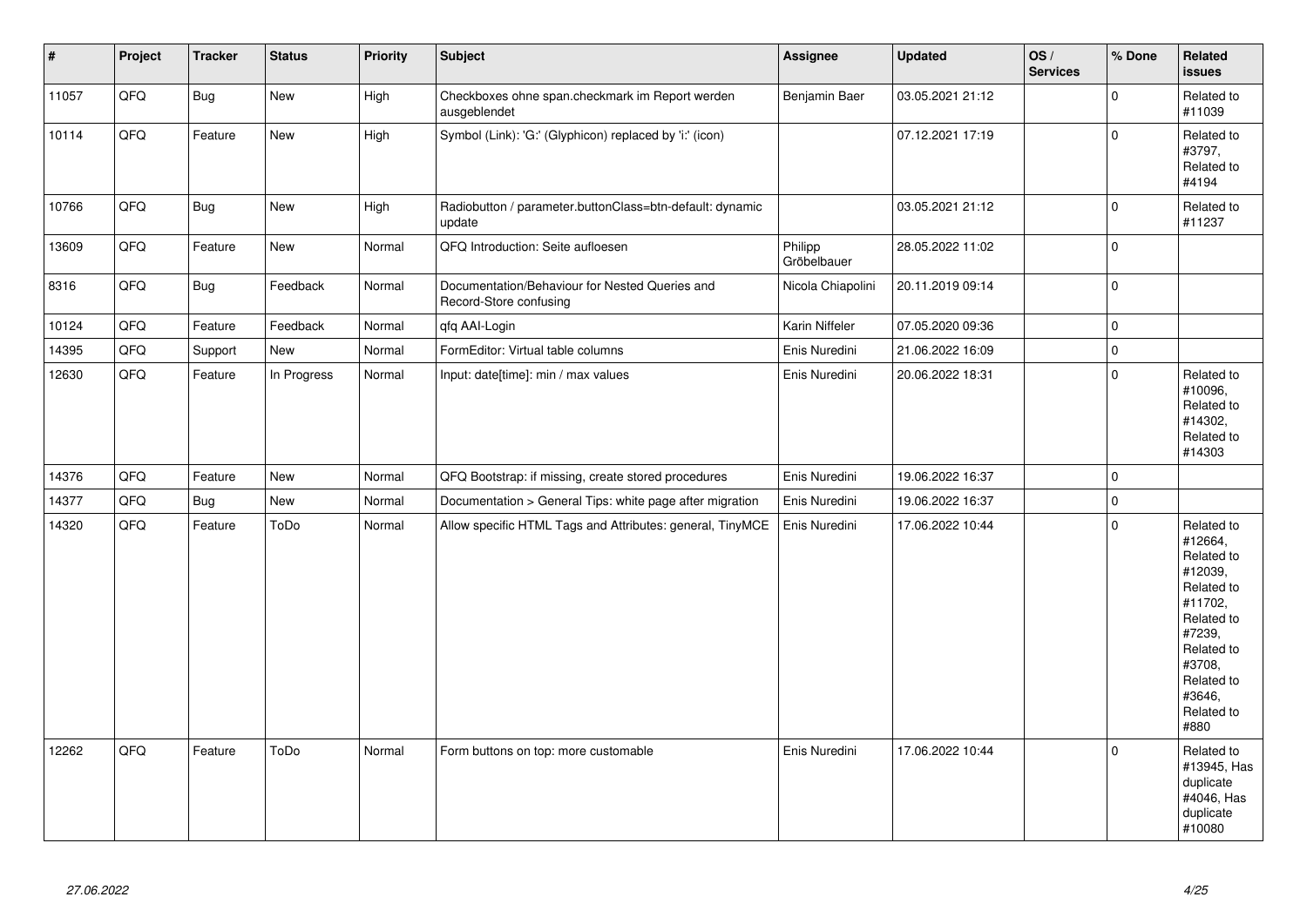| #     | Project | <b>Tracker</b> | <b>Status</b>     | <b>Priority</b> | <b>Subject</b>                                                                        | <b>Assignee</b> | <b>Updated</b>   | OS/<br><b>Services</b> | % Done      | Related<br><b>issues</b>                         |
|-------|---------|----------------|-------------------|-----------------|---------------------------------------------------------------------------------------|-----------------|------------------|------------------------|-------------|--------------------------------------------------|
| 14303 | QFQ     | Bug            | ToDo              | Normal          | datetime broken with picker                                                           | Enis Nuredini   | 17.06.2022 09:02 |                        | $\Omega$    | Related to<br>#12630                             |
| 13608 | QFQ     | Feature        | Some day<br>maybe | Normal          | Automatic Browser Language Redirect                                                   | Enis Nuredini   | 17.06.2022 08:35 |                        | $\mathbf 0$ |                                                  |
| 14322 | QFQ     | Bug            | New               | Normal          | Form Load: by default no scroll (save & close should be<br>visible)                   | Enis Nuredini   | 15.06.2022 14:12 |                        | $\Omega$    | Related to<br>#14321,<br>Related to<br>#6232     |
| 12989 | QFQ     | <b>Bug</b>     | New               | Normal          | empty string does not trigger dynamic update                                          | Enis Nuredini   | 28.05.2022 11:09 |                        | $\mathbf 0$ |                                                  |
| 13943 | QFQ     | <b>Bug</b>     | Priorize          | Normal          | unable to find formgroup                                                              | Enis Nuredini   | 28.05.2022 11:03 |                        | 0           |                                                  |
| 14227 | QFQ     | Feature        | New               | Normal          | Selenium Konkurrenz: cypress.io                                                       | Enis Nuredini   | 28.05.2022 11:02 |                        | $\Omega$    |                                                  |
| 14028 | QFQ     | Feature        | <b>New</b>        | Normal          | Required notification: visual nicer                                                   | Enis Nuredini   | 28.05.2022 11:01 |                        | $\Omega$    |                                                  |
| 13945 | QFQ     | Feature        | New               | Normal          | As link: content before/after link                                                    | Enis Nuredini   | 28.05.2022 11:01 |                        | $\Omega$    | Related to<br>#12262                             |
| 13689 | QFQ     | Bug            | New               | Normal          | Enter auf Eingabefeld mit ungültigem Wert führt zu blurry<br>Seite                    | Enis Nuredini   | 28.05.2022 10:53 |                        | $\Omega$    | Related to<br>#14245, Has<br>duplicate<br>#11891 |
| 14245 | QFQ     | Bug            | New               | Normal          | Form Save Btn bleibt disabled wenn Datumsfeld über<br>Datepicker geändert             | Enis Nuredini   | 27.05.2022 13:45 |                        | $\Omega$    | Related to<br>#13689                             |
| 13767 | QFQ     | Bug            | Feedback          | Normal          | date/time-picker: required shows up/down button orange                                | Enis Nuredini   | 16.05.2022 23:16 |                        | $\mathbf 0$ |                                                  |
| 13572 | QFQ     | Feature        | Feedback          | Normal          | Form Load: misleading error message on trying to load non<br>existent primary record  | Enis Nuredini   | 16.05.2022 23:16 |                        | 100         |                                                  |
| 10782 | QFQ     | Feature        | Feedback          | Normal          | Tiny MCE: Image Upload                                                                | Enis Nuredini   | 16.05.2022 23:16 |                        | $\Omega$    | Related to<br>#12452                             |
| 13900 | QFQ     | Feature        | Priorize          | Normal          | Selenium: Check das Cookie/PDF funktioniert                                           | Enis Nuredini   | 25.03.2022 12:45 |                        | $\Omega$    |                                                  |
| 10569 | QFQ     | Feature        | Priorize          | Normal          | link blank more safe                                                                  | Enis Nuredini   | 25.03.2022 12:44 |                        | $\Omega$    |                                                  |
| 13899 | QFQ     | Bug            | ToDo              | Normal          | Selenium: zum laufen bringen                                                          | Enis Nuredini   | 25.03.2022 10:24 |                        | $\mathbf 0$ |                                                  |
| 10463 | QFQ     | Feature        | New               | Normal          | Report_link: expliztes setzen von HTML Tags (Bedarf fuer<br>'data-selenium' & 'id')   | Enis Nuredini   | 23.03.2022 09:23 |                        | $\Omega$    | Related to<br>#7648                              |
| 11892 | QFQ     | Feature        | <b>New</b>        | Normal          | tablesorter: columns with links are hard to order - new<br>qualifier 'Y: <ord>'</ord> | Enis Nuredini   | 23.03.2022 09:22 |                        | 0           |                                                  |
| 3613  | QFQ     | Bug            | Some day<br>maybe | Normal          | note /note unchecked -> note div (col-md) wird weiterhin<br>gerendert                 | Elias Villiger  | 01.02.2020 23:19 |                        | 100         |                                                  |
| 11347 | QFQ     | <b>Bug</b>     | Feedback          | Normal          | If Bedingungen funktionieren nicht korrekt                                            | Christoph Fuchs | 21.03.2021 20:37 |                        | $\pmb{0}$   |                                                  |
| 14323 | QFQ     | Bug            | In Progress       | Normal          | Report: render=both single - no impact                                                | Carsten Rose    | 19.06.2022 18:31 |                        | 0           |                                                  |
| 14371 | QFQ     | Feature        | Priorize          | Normal          | LDAP via REPORT                                                                       | Carsten Rose    | 19.06.2022 16:37 |                        | 0           |                                                  |
| 14290 | QFQ     | Feature        | Priorize          | Normal          | FormEditor: Show Table Definition                                                     | Carsten Rose    | 19.06.2022 16:37 |                        | $\mathbf 0$ |                                                  |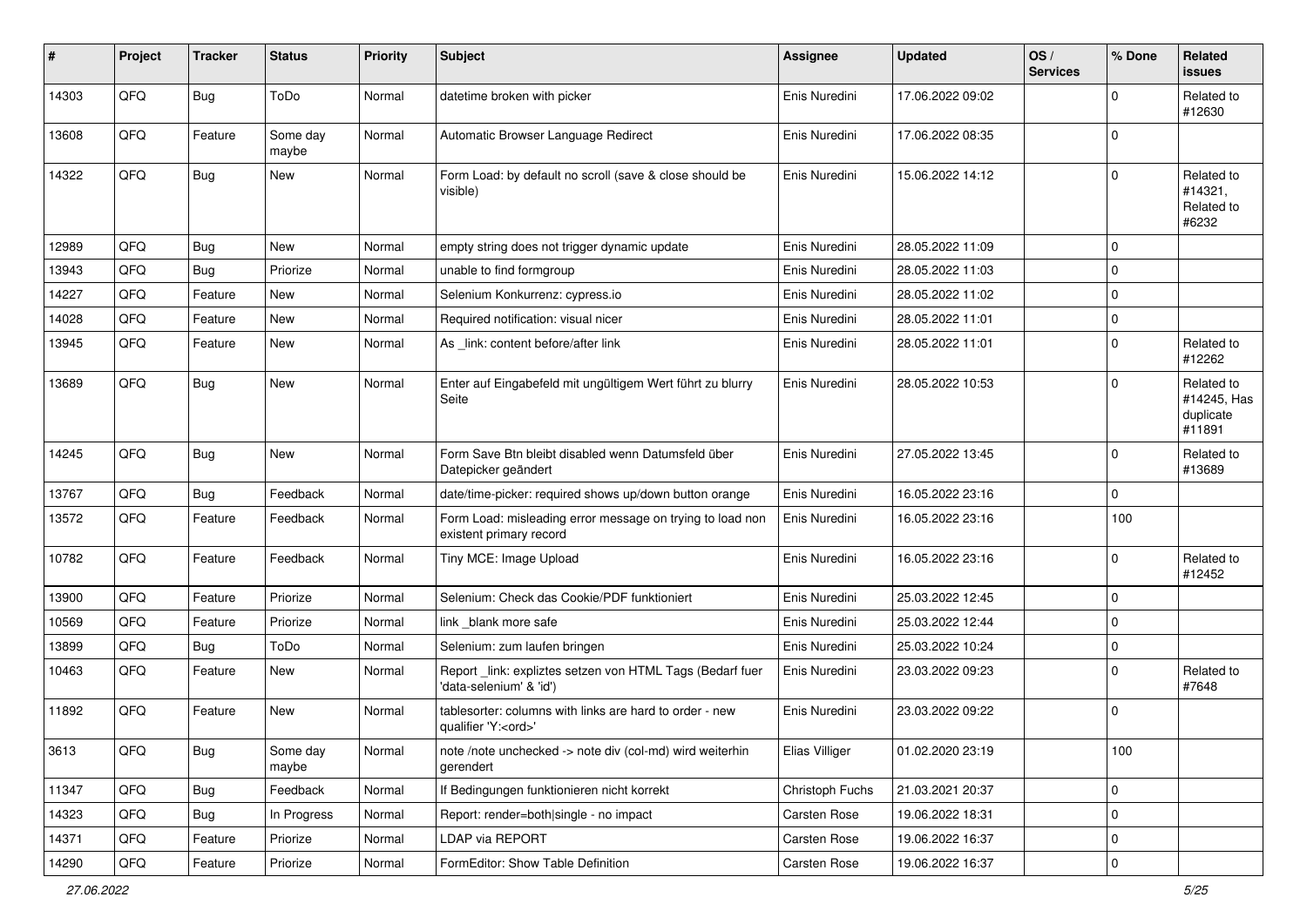| $\vert$ # | Project | <b>Tracker</b> | <b>Status</b>     | <b>Priority</b> | <b>Subject</b>                                                         | Assignee            | <b>Updated</b>   | OS/<br><b>Services</b> | % Done      | Related<br>issues                                                                                                              |
|-----------|---------|----------------|-------------------|-----------------|------------------------------------------------------------------------|---------------------|------------------|------------------------|-------------|--------------------------------------------------------------------------------------------------------------------------------|
| 14283     | QFQ     | Bug            | Priorize          | Normal          | HEIC / HEIF convert doesn't trigger                                    | Carsten Rose        | 19.06.2022 16:37 |                        | $\Omega$    |                                                                                                                                |
| 12452     | QFQ     | Feature        | Priorize          | Normal          | BaseURL: alsways with '/' at the end                                   | <b>Carsten Rose</b> | 19.06.2022 13:45 |                        | 0           | Related to<br>#10782                                                                                                           |
| 14305     | QFQ     | Bug            | <b>New</b>        | Normal          | Inline Report editing does not create history entries                  | <b>Carsten Rose</b> | 10.06.2022 11:55 |                        | 0           |                                                                                                                                |
| 14304     | QFQ     | Bug            | New               | Normal          | table sorter view safer does not work                                  | Carsten Rose        | 10.06.2022 11:49 |                        | 0           |                                                                                                                                |
| 10013     | QFQ     | Feature        | Some day<br>maybe | Normal          | FE.typ=editor: CodeMirror                                              | Carsten Rose        | 08.06.2022 10:37 |                        | 0           | Related to<br>#12611,<br>Related to<br>#12490,<br>Related to<br>#7732                                                          |
| 12611     | QFQ     | Feature        | Some day<br>maybe | Normal          | Refactoring: Bootstrap with Lazy Loading                               | <b>Carsten Rose</b> | 08.06.2022 10:37 |                        | 0           | Related to<br>#12490,<br>Related to<br>#10013,<br>Related to<br>#7732                                                          |
| 14175     | QFQ     | Bug            | In Progress       | Normal          | Opening a form with no QFQ Session cookie fails                        | <b>Carsten Rose</b> | 03.06.2022 10:40 |                        | $\mathbf 0$ |                                                                                                                                |
| 12584     | QFQ     | Feature        | Feedback          | Normal          | T3 v10 migration script: replace alias-patterns (v11)                  | Carsten Rose        | 28.05.2022 11:12 |                        | 100         |                                                                                                                                |
| 14090     | QFQ     | Feature        | New               | Normal          | Nützliche _script funktionen                                           | Carsten Rose        | 28.05.2022 11:03 |                        | 0           |                                                                                                                                |
| 14233     | QFQ     | Bug            | New               | Normal          | AS _link: question - HTML is not rendered                              | <b>Carsten Rose</b> | 28.05.2022 11:02 |                        | 0           |                                                                                                                                |
| 14077     | QFQ     | Bug            | New               | Normal          | As _link: Attribute 'class' missing by r:1 and r:3 - but should<br>set | <b>Carsten Rose</b> | 28.05.2022 11:02 |                        | 0           | Related to<br>#5342,<br>Related to<br>#4343                                                                                    |
| 11517     | QFQ     | <b>Bug</b>     | In Progress       | Normal          | extraButtonInfo Broken for multiple FormElements                       | Carsten Rose        | 12.05.2022 13:12 |                        | $\Omega$    | Related to<br>#7890,<br>Related to<br>#3811, Has<br>duplicate<br>#10905, Has<br>duplicate<br>#10553, Has<br>duplicate<br>#6779 |
| 10979     | QFQ     | Feature        | <b>New</b>        | Normal          | Ajax Calls an API - dataReport                                         | <b>Carsten Rose</b> | 11.05.2022 12:15 |                        | 0           |                                                                                                                                |
| 14091     | QFQ     | <b>Bug</b>     | New               | Normal          | inconsistent template path for twig                                    | <b>Carsten Rose</b> | 19.04.2022 18:36 |                        | 0           |                                                                                                                                |
| 13451     | QFQ     | <b>Bug</b>     | New               | Normal          | Character Counter / Max Character: Problem in Safari                   | <b>Carsten Rose</b> | 15.04.2022 17:18 |                        | 0           |                                                                                                                                |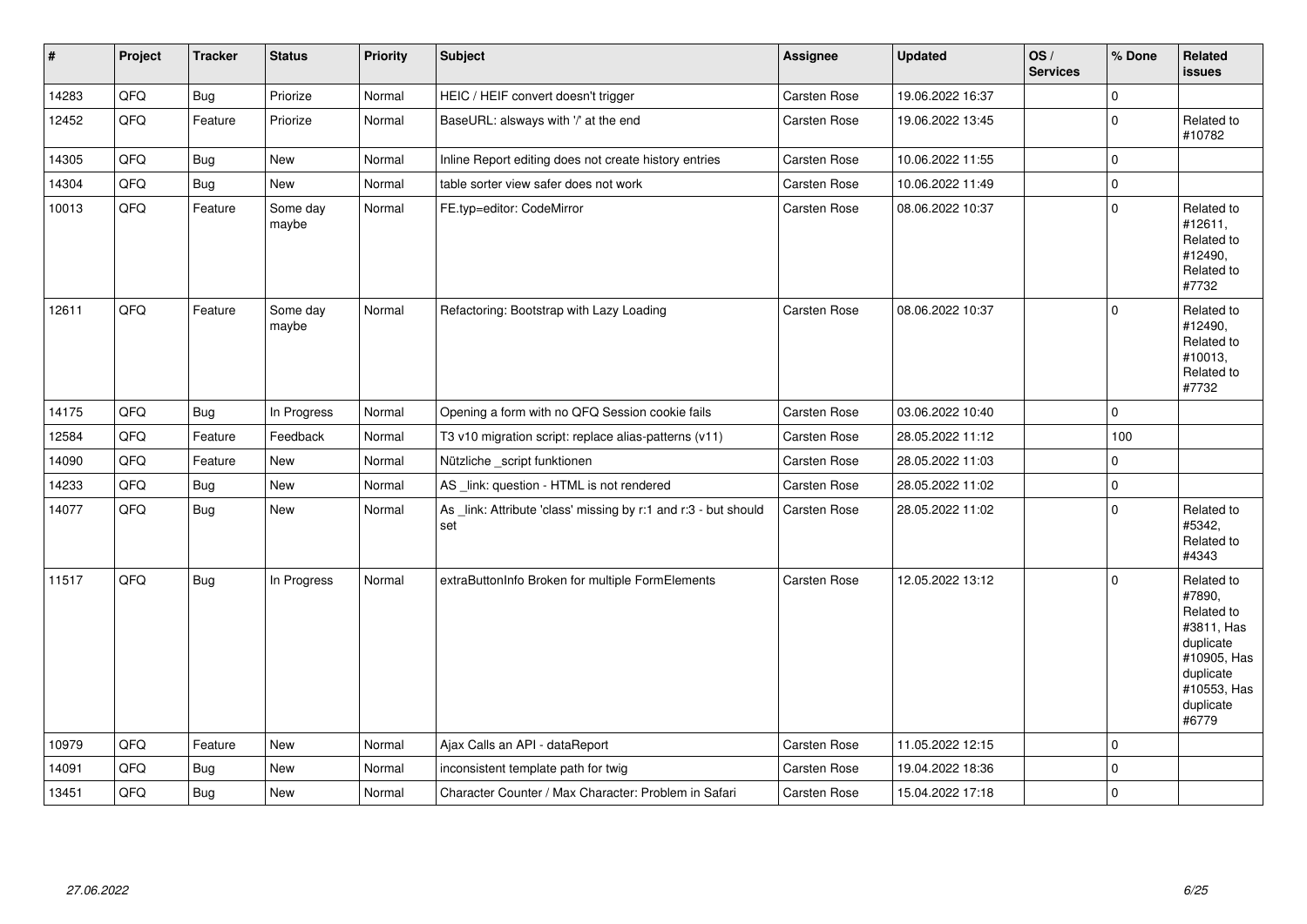| #     | Project | <b>Tracker</b> | <b>Status</b>     | <b>Priority</b> | <b>Subject</b>                                                                                                                                      | <b>Assignee</b>     | <b>Updated</b>   | OS/<br><b>Services</b> | % Done      | Related<br><b>issues</b>                                               |
|-------|---------|----------------|-------------------|-----------------|-----------------------------------------------------------------------------------------------------------------------------------------------------|---------------------|------------------|------------------------|-------------|------------------------------------------------------------------------|
| 12440 | QFQ     | Feature        | In Progress       | Normal          | Typo3 V10 upgrade (durchfuehren und testen)                                                                                                         | Carsten Rose        | 21.03.2022 09:53 |                        | 50          | Related to<br>#12357,<br>Related to<br>#12067,<br>Related to<br>#10661 |
| 12714 | QFQ     | <b>Bug</b>     | New               | Normal          | Conversion of GIF to PDF broken when GIF contains Alpha.                                                                                            | Carsten Rose        | 19.03.2022 17:49 |                        | $\mathbf 0$ |                                                                        |
| 12546 | QFQ     | <b>Bug</b>     | Feedback          | Normal          | Branch 'Development' - Unit Tests mit dirty workaround<br>angepasst                                                                                 | Carsten Rose        | 19.03.2022 17:48 |                        | $\Omega$    |                                                                        |
| 12512 | QFQ     | <b>Bug</b>     | New               | Normal          | Some MySQL Installation can't use 'stored procedures'                                                                                               | Carsten Rose        | 19.03.2022 17:48 |                        | $\mathbf 0$ |                                                                        |
| 12520 | QFQ     | <b>Bug</b>     | New               | Normal          | Switch FE User: still active even FE User session expired                                                                                           | Carsten Rose        | 19.03.2022 17:48 |                        | $\mathbf 0$ |                                                                        |
| 12581 | QFQ     | <b>Bug</b>     | New               | Normal          | Form.forward=close: Record 'new' in new browser tab ><br>save (& close) >> Form is not reloaded with new created<br>record id and stays in mode=new | <b>Carsten Rose</b> | 19.03.2022 17:48 |                        | $\mathbf 0$ |                                                                        |
| 12603 | QFQ     | Feature        | New               | Normal          | Dropdown (Select), Radio, checkbox:<br>itemListAlways={{!SELECT key, value}}                                                                        | Carsten Rose        | 19.03.2022 17:47 |                        | $\mathbf 0$ |                                                                        |
| 12664 | QFQ     | Feature        | New               | Normal          | TinyMCE: report/remove malicous HTML/JS Code                                                                                                        | Carsten Rose        | 19.03.2022 17:47 |                        | $\mathbf 0$ | Related to<br>#14320                                                   |
| 12716 | QFQ     | <b>Bug</b>     | <b>New</b>        | Normal          | template group: Pattern only applied to first instance                                                                                              | <b>Carsten Rose</b> | 19.03.2022 17:47 |                        | $\mathbf 0$ |                                                                        |
| 13331 | QFQ     | <b>Bug</b>     | <b>New</b>        | Normal          | Multi Form: Clear Icon misplaced                                                                                                                    | Carsten Rose        | 19.03.2022 17:47 |                        | $\mathbf 0$ |                                                                        |
| 13332 | QFQ     | <b>Bug</b>     | New               | Normal          | Multi Form: Required Felder werden visuell nicht markiert.                                                                                          | Carsten Rose        | 19.03.2022 17:47 |                        | $\mathbf 0$ |                                                                        |
| 13460 | QFQ     | Bug            | New               | Normal          | Doc: Password set/reset  password should not processed<br>with 'html encode'                                                                        | Carsten Rose        | 19.03.2022 17:46 |                        | $\Omega$    |                                                                        |
| 13467 | QFQ     | Feature        | New               | Normal          | ChangeLog Generator                                                                                                                                 | Carsten Rose        | 19.03.2022 17:46 |                        | $\mathbf 0$ | Related to<br>#11460                                                   |
| 13592 | QFQ     | <b>Bug</b>     | New               | Normal          | QFQ Build Queue: das vergeben von Tags klappt nicht. Es<br>werden keine Releases gebaut.                                                            | Carsten Rose        | 19.03.2022 17:45 |                        | $\mathbf 0$ |                                                                        |
| 13700 | QFQ     | Feature        | New               | Normal          | Redesign qfq.io Seite                                                                                                                               | Carsten Rose        | 19.03.2022 17:43 |                        | $\mathbf 0$ |                                                                        |
| 13841 | QFQ     | Feature        | New               | Normal          | Create PDF via iText - evaluate                                                                                                                     | Carsten Rose        | 19.03.2022 17:42 |                        | $\Omega$    |                                                                        |
| 13843 | QFQ     | Feature        | New               | Normal          | Create JWT via QFQ                                                                                                                                  | Carsten Rose        | 19.03.2022 17:42 |                        | $\mathbf 0$ |                                                                        |
| 5548  | QFQ     | Feature        | Some day<br>maybe | Normal          | 801 Textfiles/Scriptfiles als Thumbnail                                                                                                             | <b>Carsten Rose</b> | 07.03.2022 16:26 |                        | $\mathbf 0$ |                                                                        |
| 5894  | QFQ     | Feature        | Feedback          | Normal          | Typeahead in Report: show/hide rows dynamically                                                                                                     | Carsten Rose        | 18.02.2022 08:50 |                        | $\mathbf 0$ | Related to<br>#5893,<br>Related to<br>#5885                            |
| 4413  | QFQ     | Feature        | New               | Normal          | fieldset: show/hidden, modeSql, dynamicUpdate                                                                                                       | Carsten Rose        | 09.02.2022 15:19 |                        | 0           |                                                                        |
| 13706 | QFQ     | Bug            | New               | Normal          | Wrong CheckType in FieldElement LastStatus of Form Cron                                                                                             | Carsten Rose        | 21.01.2022 18:20 |                        | 0           |                                                                        |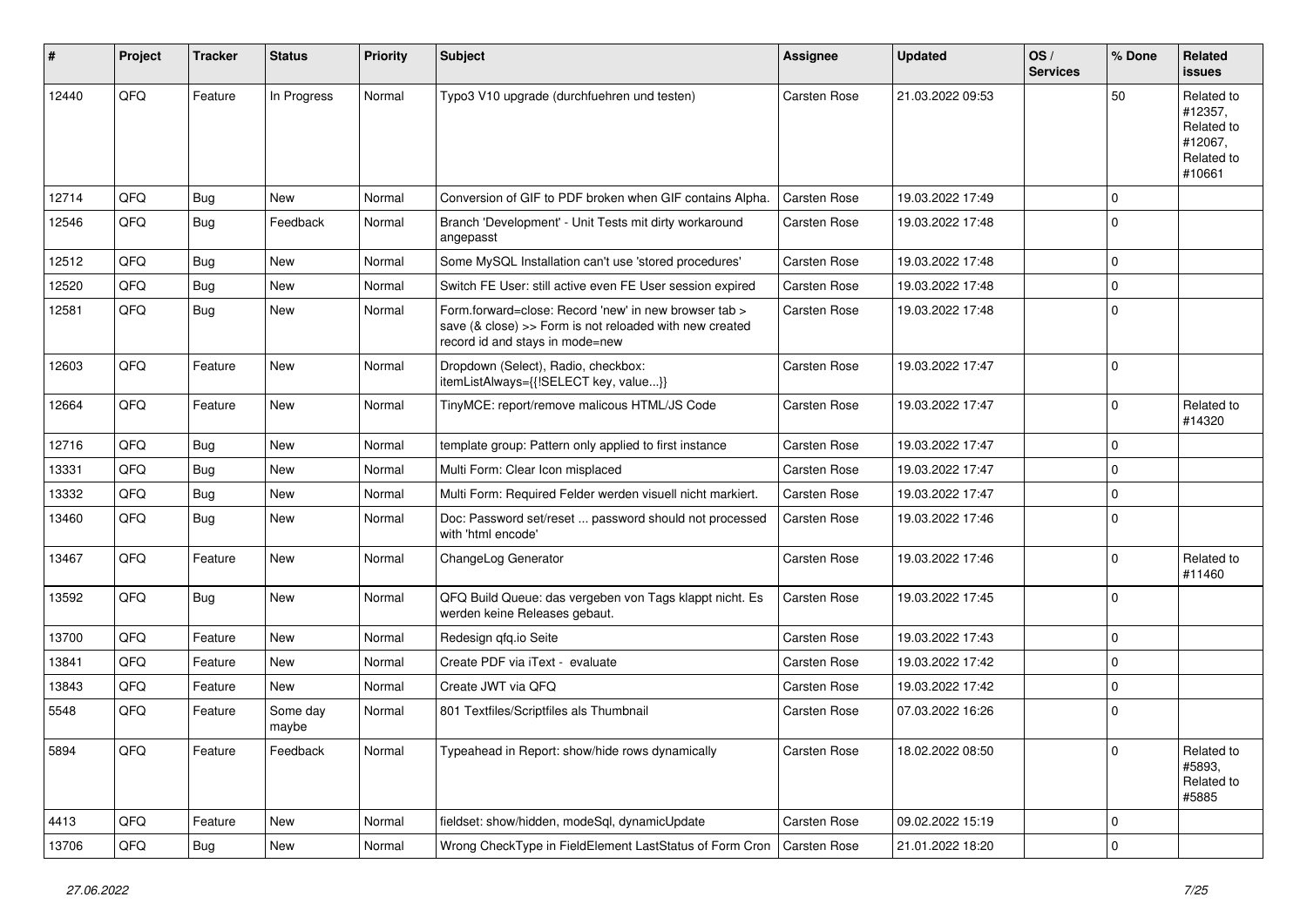| #     | Project | <b>Tracker</b> | <b>Status</b>              | <b>Priority</b> | <b>Subject</b>                                                                                           | Assignee            | <b>Updated</b>   | OS/<br><b>Services</b> | % Done      | Related<br><b>issues</b>                                                |
|-------|---------|----------------|----------------------------|-----------------|----------------------------------------------------------------------------------------------------------|---------------------|------------------|------------------------|-------------|-------------------------------------------------------------------------|
| 13659 | QFQ     | Bug            | New                        | Normal          | wrong sanitize class applied to R-store                                                                  | Carsten Rose        | 15.01.2022 14:23 |                        | $\mathbf 0$ |                                                                         |
| 12327 | QFQ     | Bug            | New                        | Normal          | Copy to clipboard: Glyphicon can not be changed                                                          | Carsten Rose        | 27.12.2021 17:59 |                        | $\Omega$    |                                                                         |
| 13566 | QFQ     | Feature        | Ready to sync<br>(develop) | Normal          | Delete config-example.qfq.php file                                                                       | Carsten Rose        | 23.12.2021 09:25 |                        | $\mathbf 0$ |                                                                         |
| 9834  | QFQ     | Bug            | Priorize                   | Normal          | Input elements with tag 'disabled' are missing on<br>form-submit: server option 'processReadOnly' broken | Carsten Rose        | 07.12.2021 16:43 |                        | 0           | Related to<br>#9691,<br>Related to<br>#5305, Has<br>duplicate<br>#12331 |
| 11702 | QFQ     | Feature        | New                        | Normal          | HTML Special Char makes no sense for 'allbut' if '&' is<br>forbidden                                     | Carsten Rose        | 07.12.2021 16:35 |                        | $\mathbf 0$ | Related to<br>#5112,<br>Related to<br>#14320                            |
| 13354 | QFQ     | Feature        | <b>New</b>                 | Normal          | Using Websocket in QFQ                                                                                   | <b>Carsten Rose</b> | 10.11.2021 15:47 |                        | $\Omega$    |                                                                         |
| 13330 | QFQ     | Feature        | In Progress                | Normal          | Multi Form: Upload                                                                                       | Carsten Rose        | 07.11.2021 12:40 |                        | 50          | Related to<br>#9706                                                     |
| 9013  | QFQ     | Bug            | New                        | Normal          | Error in Twig template not handled                                                                       | <b>Carsten Rose</b> | 20.10.2021 13:43 |                        | 0           |                                                                         |
| 12337 | QFQ     | Feature        | Some day<br>maybe          | Normal          | Database.php: better caching                                                                             | <b>Carsten Rose</b> | 16.09.2021 15:10 |                        | 0           |                                                                         |
| 12315 | QFQ     | Feature        | Some day<br>maybe          | Normal          | Form History (Diffs) / Backups                                                                           | <b>Carsten Rose</b> | 16.09.2021 15:10 |                        | 0           |                                                                         |
| 11323 | QFQ     | Feature        | Some day<br>maybe          | Normal          | Report Frontend Editor Modal + Codemirror                                                                | Carsten Rose        | 16.09.2021 15:10 |                        | 0           | Related to<br>#11036                                                    |
| 11322 | QFQ     | Feature        | Some day<br>maybe          | Normal          | Form Element JSON - (multiline parameter field)                                                          | Carsten Rose        | 16.09.2021 15:10 |                        | $\mathbf 0$ |                                                                         |
| 11217 | QFQ     | Feature        | Some day<br>maybe          | Normal          | <b>Extend Script Functionality</b>                                                                       | Carsten Rose        | 16.09.2021 15:10 |                        | $\mathbf 0$ |                                                                         |
| 10716 | QFQ     | Feature        | Some day<br>maybe          | Normal          | Business Logic mit Externen Skripten                                                                     | <b>Carsten Rose</b> | 16.09.2021 15:10 |                        | 0           | Related to<br>#10713,<br>Related to<br>#8217                            |
| 10095 | QFQ     | Feature        | Some day<br>maybe          | Normal          | Generic Gitlab Integration into QFQ                                                                      | Carsten Rose        | 16.09.2021 15:10 |                        | 0           |                                                                         |
| 8586  | QFQ     | Feature        | Some day<br>maybe          | Normal          | QFQ: Enhance Error message for 'record not found'                                                        | Carsten Rose        | 16.09.2021 15:10 |                        | 0           |                                                                         |
| 8520  | QFQ     | Feature        | Some day<br>maybe          | Normal          | Bring QFQ to Composer                                                                                    | Carsten Rose        | 16.09.2021 15:10 |                        | 0           |                                                                         |
| 8101  | QFQ     | Feature        | Some day<br>maybe          | Normal          | Password hash: support further hashing methods                                                           | Carsten Rose        | 16.09.2021 15:10 |                        | 0           |                                                                         |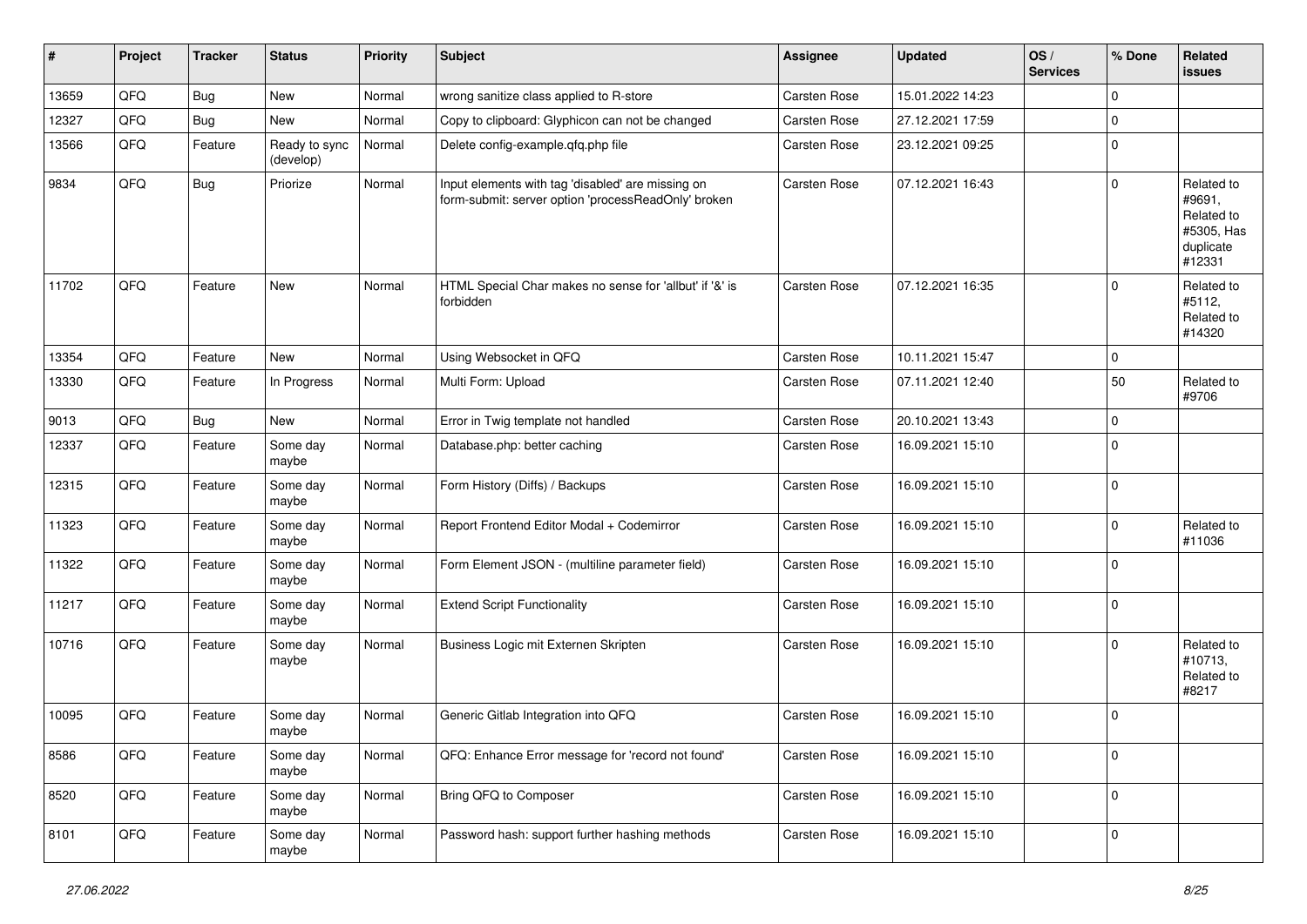| $\vert$ # | Project | <b>Tracker</b> | <b>Status</b>     | <b>Priority</b> | Subject                                                                 | <b>Assignee</b>     | <b>Updated</b>   | OS/<br><b>Services</b> | % Done      | Related<br>issues                             |
|-----------|---------|----------------|-------------------|-----------------|-------------------------------------------------------------------------|---------------------|------------------|------------------------|-------------|-----------------------------------------------|
| 7453      | QFQ     | Feature        | Some day<br>maybe | Normal          | import / export forms QFQ                                               | Carsten Rose        | 16.09.2021 15:10 |                        | $\Omega$    |                                               |
| 7452      | QFQ     | Feature        | Some day<br>maybe | Normal          | automate deployment new QFQ version                                     | Carsten Rose        | 16.09.2021 15:10 |                        | $\mathbf 0$ |                                               |
| 11036     | QFQ     | Feature        | Some day<br>maybe | Normal          | inline report editor permissions                                        | Carsten Rose        | 16.09.2021 15:09 |                        | $\mathbf 0$ | Related to<br>#11323                          |
| 10745     | QFQ     | Feature        | Some day<br>maybe | Normal          | <b>Tablesorter Excel Export</b>                                         | Carsten Rose        | 16.09.2021 15:09 |                        | $\mathbf 0$ |                                               |
| 10116     | QFQ     | Feature        | Some day<br>maybe | Normal          | TypeAhead: Tag - show inside 'input' element                            | <b>Carsten Rose</b> | 16.09.2021 15:09 |                        | $\mathbf 0$ |                                               |
| 12325     | QFQ     | <b>Bug</b>     | Priorize          | Normal          | MultiDB form.dblndex not working for report syntax                      | <b>Carsten Rose</b> | 07.09.2021 13:37 |                        | $\Omega$    | Related to<br>#12145,<br>Related to<br>#12314 |
| 11980     | QFQ     | Feature        | In Progress       | Normal          | protected verzeichnis MUSS geschützt werden                             | Carsten Rose        | 07.09.2021 13:30 |                        | $\mathbf 0$ |                                               |
| 10793     | QFQ     | Feature        | In Progress       | Normal          | <b>Update NPM Packages</b>                                              | Carsten Rose        | 07.09.2021 13:25 |                        | 30          |                                               |
| 10661     | QFQ     | <b>Bug</b>     | In Progress       | Normal          | Typo3 Warnungen                                                         | <b>Carsten Rose</b> | 07.09.2021 13:23 |                        | $\mathbf 0$ | Related to<br>#12440                          |
| 9669      | QFQ     | <b>Bug</b>     | Some day<br>maybe | Normal          | Checkbox / Template Group: radio/checkbox visible broken<br>after 'add' | Carsten Rose        | 16.06.2021 13:47 |                        | $\Omega$    | Related to<br>#8091                           |
| 5305      | QFQ     | <b>Bug</b>     | <b>New</b>        | Normal          | Upload FormElement: nicht disabled by readonly Form                     | Carsten Rose        | 16.06.2021 13:43 |                        | $\Omega$    | Related to<br>#9347,<br>Related to<br>#9834   |
| 12679     | QFQ     | Feature        | <b>New</b>        | Normal          | tablesorter: custom column width                                        | Carsten Rose        | 16.06.2021 11:10 |                        | $\pmb{0}$   |                                               |
| 11460     | QFQ     | Feature        | <b>New</b>        | Normal          | Easier creation of changelog: gitchangelog                              | Carsten Rose        | 12.06.2021 10:20 |                        | $\Omega$    | Related to<br>#13467                          |
| 6261      | QFQ     | Feature        | <b>New</b>        | Normal          | <b>Persistent SIP</b>                                                   | Carsten Rose        | 12.06.2021 09:07 |                        | $\pmb{0}$   | Related to<br>#10819                          |
| 6723      | QFQ     | Feature        | <b>New</b>        | Normal          | Report QFQ Installation and Version                                     | Carsten Rose        | 12.06.2021 09:07 |                        | $\mathbf 0$ |                                               |
| 9348      | QFQ     | Feature        | New               | Normal          | defaultThumbnailSize: pre render thumbnails                             | <b>Carsten Rose</b> | 12.06.2021 09:05 |                        | $\mathbf 0$ |                                               |
| 9346      | QFQ     | Feature        | Priorize          | Normal          | beforeSave: check if an upload is given                                 | <b>Carsten Rose</b> | 11.06.2021 21:18 |                        | $\mathbf 0$ |                                               |
| 7890      | QFQ     | <b>Bug</b>     | <b>New</b>        | Normal          | FormElement 'required': extraButtonInfo not aligned                     | Carsten Rose        | 11.06.2021 21:17 |                        | $\mathbf 0$ | Related to<br>#11517                          |
| 12632     | QFQ     | Feature        | <b>New</b>        | Normal          | TinyMCE: Prepare CSS classes for images                                 | Carsten Rose        | 04.06.2021 14:35 |                        | 100         | Blocked by<br>#12186                          |
| 9221      | QFQ     | Feature        | <b>New</b>        | Normal          | typeAhead: Zeichenlimite ausschalten                                    | <b>Carsten Rose</b> | 08.05.2021 17:06 |                        | $\mathbf 0$ |                                               |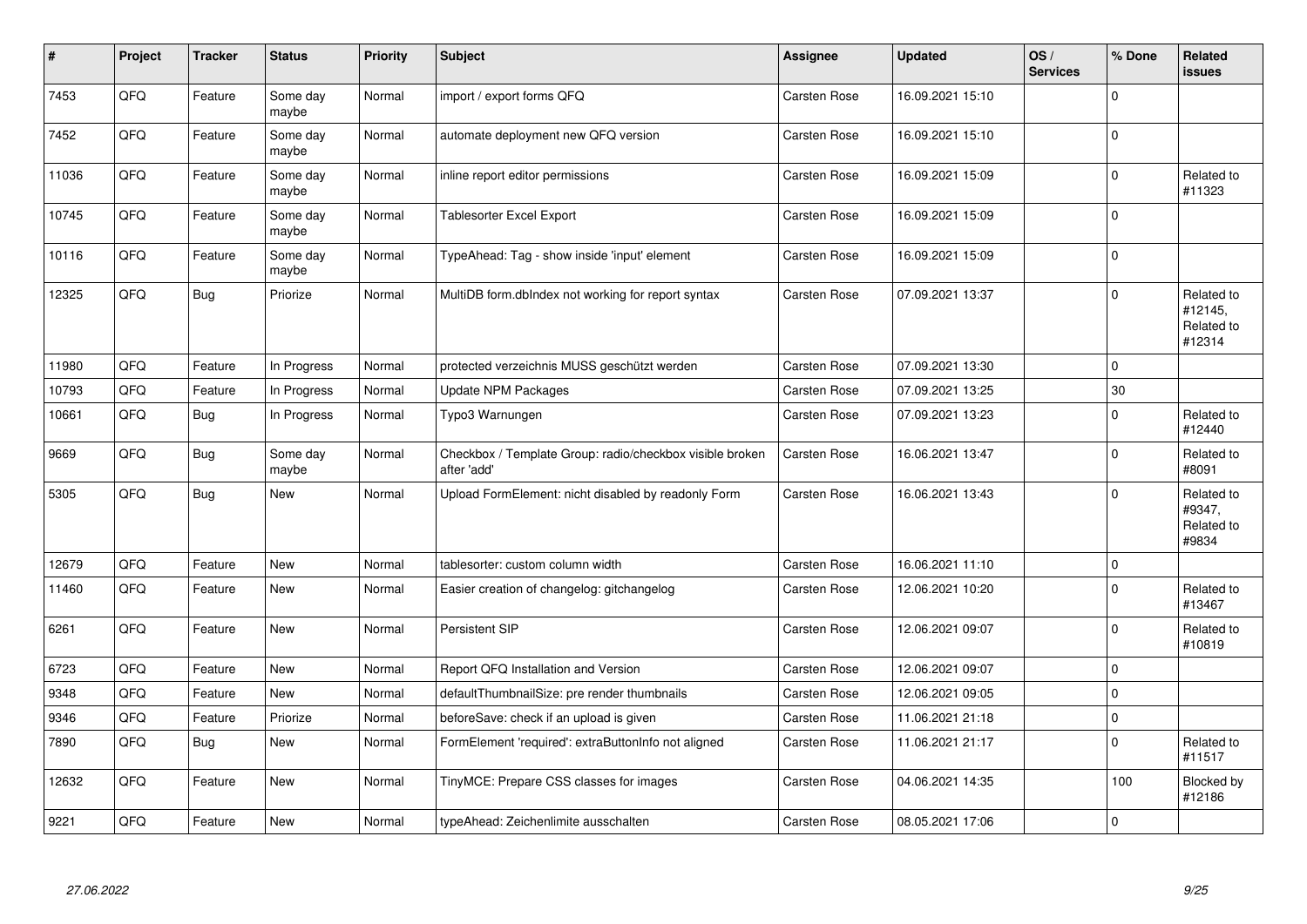| #     | Project | <b>Tracker</b> | <b>Status</b> | <b>Priority</b> | <b>Subject</b>                                                                                                 | Assignee                                               | <b>Updated</b>   | OS/<br><b>Services</b> | % Done       | Related<br><b>issues</b>                                               |                      |
|-------|---------|----------------|---------------|-----------------|----------------------------------------------------------------------------------------------------------------|--------------------------------------------------------|------------------|------------------------|--------------|------------------------------------------------------------------------|----------------------|
| 10012 | QFQ     | Feature        | Priorize      | Normal          | redirectAllMailTo: {{beEmail:T}}                                                                               | <b>Carsten Rose</b>                                    | 08.05.2021 09:54 |                        | $\Omega$     | Related to<br>#12412,<br>Related to<br>#12413,<br>Related to<br>#10011 |                      |
| 10011 | QFQ     | Feature        | Priorize      | Normal          | Offer new STORE_TYPO3 Variable 'beUser', 'beEmail'                                                             | Carsten Rose                                           | 08.05.2021 09:51 |                        | $\Omega$     | Related to<br>#10012,<br>Related to<br>#12511                          |                      |
| 12412 | QFQ     | Feature        | <b>New</b>    | Normal          | Action/Escape qualifier 'e' (empty), '0': if given, an empty<br>string (or '0') will be treated as 'not found' | Carsten Rose                                           | 08.05.2021 09:40 |                        | $\Omega$     | Related to<br>#12413,<br>Related to<br>#10012                          |                      |
| 12439 | QFQ     | Feature        | In Progress   | Normal          | TinyMCE Paste from Word & Character Count/Limit                                                                | <b>Carsten Rose</b>                                    | 05.05.2021 22:15 |                        | 0            |                                                                        |                      |
| 9668  | QFQ     | Feature        | Priorize      | Normal          | Form.mode: rename 'hidden' to 'hide'                                                                           | Carsten Rose                                           | 05.05.2021 22:14 |                        | 0            | Related to<br>#6437                                                    |                      |
| 8044  | QFQ     | Feature        | Priorize      | Normal          | Transaction: a) Form, b) Report                                                                                | Carsten Rose                                           | 05.05.2021 22:14 |                        | 0            | Related to<br>#8043                                                    |                      |
| 3867  | QFQ     | Feature        | Priorize      | Normal          | Readonly Formular: Template Groups add/delete<br>ausbeldnen                                                    | <b>Carsten Rose</b>                                    | 05.05.2021 22:12 |                        | 0            |                                                                        |                      |
| 8963  | QFQ     | Feature        | Priorize      | Normal          | Setting values in a store: flexible way                                                                        | Carsten Rose                                           | 05.05.2021 22:10 |                        | 0            | Related to<br>#8975                                                    |                      |
| 9394  | QFQ     | Feature        | Priorize      | Normal          | REST: allow for non numerical ids in get requests                                                              | <b>Carsten Rose</b>                                    | 05.05.2021 22:10 |                        | 0            |                                                                        |                      |
| 11320 | QFQ     | Feature        | Priorize      | Normal          | Typo3 Version 10 support                                                                                       | <b>Carsten Rose</b>                                    | 05.05.2021 22:09 |                        | 0            |                                                                        |                      |
| 12503 | QFQ     | Feature        | Priorize      | Normal          | Detect dangerous UPDATE statement with missing WHERE                                                           | <b>Carsten Rose</b>                                    | 05.05.2021 22:09 |                        | 0            |                                                                        |                      |
| 12504 | QFQ     | Feature        | Priorize      | Normal          | sql.log: report fe.id                                                                                          | Carsten Rose                                           | 05.05.2021 22:09 |                        | 0            |                                                                        |                      |
| 12465 | QFQ     | Feature        | New           | Normal          | QFQ Function: use in FE to fill StoreRecord                                                                    | Carsten Rose                                           | 05.05.2021 21:58 |                        | 0            |                                                                        |                      |
| 12119 | QFQ     | Feature        | <b>New</b>    | Normal          | AS paged: error message missing if there ist no 'r' argument                                                   | <b>Carsten Rose</b>                                    | 03.05.2021 20:51 |                        | $\Omega$     |                                                                        |                      |
| 12163 | QFQ     | Feature        | New           | Normal          | Checkbox: table wrap                                                                                           | <b>Carsten Rose</b>                                    | 03.05.2021 20:51 |                        | 0            |                                                                        |                      |
| 11668 | QFQ     | Bug            | <b>New</b>    | Normal          | Play function.sql - problem with mysql                                                                         | Carsten Rose                                           | 03.05.2021 20:48 |                        | $\mathbf 0$  |                                                                        |                      |
| 11667 | QFQ     | <b>Bug</b>     | New           | Normal          | MySQL mariadb-server-10.3: Incorrect datetime value                                                            | Carsten Rose                                           | 03.05.2021 20:48 |                        | 0            |                                                                        |                      |
| 11955 | QFQ     | Feature        | New           | Normal          | subrecord: new title option to set <th> attributes - e.g. to<br/>customize tablesorter options.</th>           | attributes - e.g. to<br>customize tablesorter options. | Carsten Rose     | 03.05.2021 20:47       |              | $\overline{0}$                                                         | Related to<br>#11775 |
| 11747 | QFQ     | Feature        | New           | Normal          | Maintenance Page with Redirect                                                                                 | Carsten Rose                                           | 03.05.2021 20:47 |                        | $\mathbf{0}$ | Related to<br>#11741                                                   |                      |
| 12480 | QFQ     | Feature        | New           | Normal          | If QFQ upgrade is running, block further request                                                               | Carsten Rose                                           | 03.05.2021 20:45 |                        | 0            |                                                                        |                      |
| 12477 | QFQ     | Feature        | New           | Normal          | Support for refactoring: Form, FormElement, diverse<br>Tabellen/Spalten, tt-content Records                    | Carsten Rose                                           | 03.05.2021 20:45 |                        | 0            |                                                                        |                      |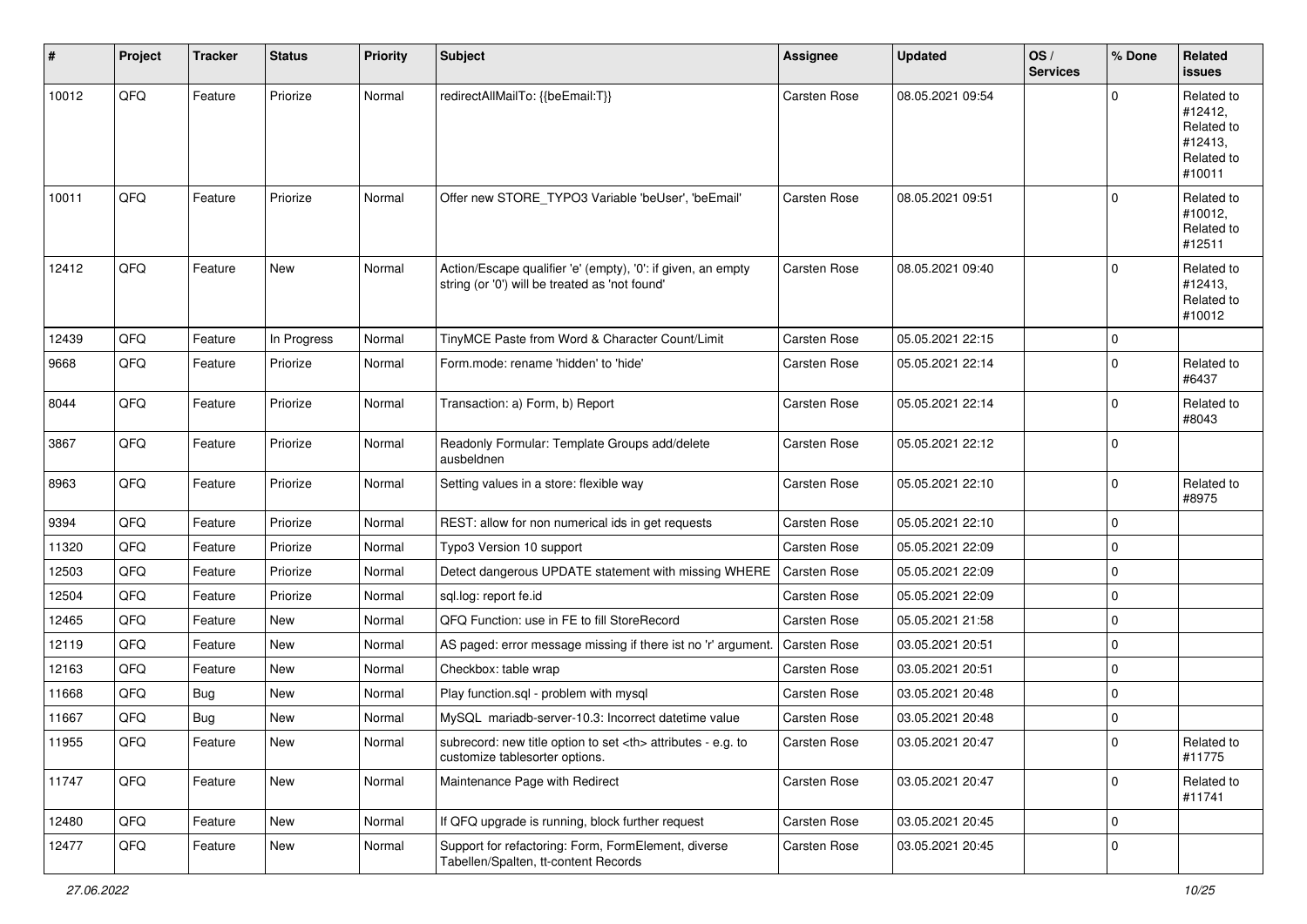| #     | Project | <b>Tracker</b> | <b>Status</b>     | <b>Priority</b> | <b>Subject</b>                                                                                             | <b>Assignee</b>     | <b>Updated</b>   | OS/<br><b>Services</b> | % Done      | Related<br><b>issues</b>                      |
|-------|---------|----------------|-------------------|-----------------|------------------------------------------------------------------------------------------------------------|---------------------|------------------|------------------------|-------------|-----------------------------------------------|
| 12474 | QFQ     | Feature        | New               | Normal          | Check BaseConfigURL if it is given and the the last char is '/'                                            | <b>Carsten Rose</b> | 03.05.2021 20:45 |                        | $\mathbf 0$ |                                               |
| 12413 | QFQ     | Feature        | New               | Normal          | STORE_TYPO3: enhance for {{be_users.email:T}},<br>{{fe users.email:T}}                                     | Carsten Rose        | 03.05.2021 20:45 |                        | $\Omega$    | Related to<br>#12412,<br>Related to<br>#10012 |
| 12400 | QFQ     | Feature        | New               | Normal          | Tutorial ist in QFQ Doku, Wird in der Suche gefunden, es<br>gibt aber kein Menupunkt - Inhalt ueberpruefen | Carsten Rose        | 03.05.2021 20:45 |                        | $\Omega$    |                                               |
| 12269 | QFQ     | Feature        | New               | Normal          | 2FA - Login                                                                                                | Carsten Rose        | 03.05.2021 20:45 |                        | $\Omega$    |                                               |
| 12162 | QFQ     | Feature        | <b>New</b>        | Normal          | FE.type=sendmail: personalized mailing (several mails) via<br>template                                     | Carsten Rose        | 03.05.2021 20:45 |                        | $\Omega$    |                                               |
| 12109 | QFQ     | Feature        | <b>New</b>        | Normal          | Donwload Link: Plain, SIP, Persistent Link, Peristent SIP -<br>new notation                                | Carsten Rose        | 03.05.2021 20:45 |                        | $\Omega$    | Related to<br>#12085                          |
| 12330 | QFQ     | Feature        | <b>New</b>        | Normal          | Copy to input field / text area / TinyMCE                                                                  | Carsten Rose        | 07.04.2021 09:01 |                        | $\mathbf 0$ |                                               |
| 10080 | QFQ     | Feature        | New               | Normal          | Popup on 'save' / 'close': configure dialog (answer<br>yes/no/cancle/)                                     | Carsten Rose        | 28.03.2021 20:52 |                        | $\mathbf 0$ | Is duplicate<br>of #12262                     |
| 12187 | QFQ     | <b>Bug</b>     | <b>New</b>        | Normal          | Trigger FormAsFile() via Report: probably problem with multi<br>DB setup                                   | Carsten Rose        | 20.03.2021 21:20 |                        | $\Omega$    |                                               |
| 10714 | QFQ     | Feature        | <b>New</b>        | Normal          | multi Table Form                                                                                           | Carsten Rose        | 16.03.2021 18:44 |                        | 0           |                                               |
| 8217  | QFQ     | Feature        | New               | Normal          | if-elseif-else construct                                                                                   | Carsten Rose        | 16.03.2021 18:41 |                        | $\mathbf 0$ | Related to<br>#10716                          |
| 11516 | QFQ     | Feature        | <b>New</b>        | Normal          | Multi Page Form (Previous/Next Buttons)                                                                    | Carsten Rose        | 16.03.2021 17:52 |                        | $\mathbf 0$ |                                               |
| 12146 | QFQ     | Feature        | <b>New</b>        | Normal          | Autocron Job: Anzeigen wann der naechste Job ausgefuehrt<br>wird, resp das er nicht ausgefuehrt wird       | <b>Carsten Rose</b> | 15.03.2021 15:23 |                        | $\Omega$    |                                               |
| 12133 | QFQ     | <b>Bug</b>     | <b>New</b>        | Normal          | NPM, phpSpreadSheet aktualisieren                                                                          | Carsten Rose        | 15.03.2021 09:04 |                        | $\mathbf 0$ |                                               |
| 3864  | QFQ     | Feature        | <b>New</b>        | Normal          | Encrypt / decrypt field                                                                                    | Carsten Rose        | 08.03.2021 18:08 |                        | $\mathbf 0$ |                                               |
| 8187  | QFQ     | Feature        | <b>New</b>        | Normal          | Subrecord: enable/hide new button - make new/edit/delete<br>customizeable.                                 | Carsten Rose        | 06.03.2021 18:44 |                        | $\Omega$    | Related to<br>#11326                          |
| 12045 | QFQ     | <b>Bug</b>     | <b>New</b>        | Normal          | templateGroup afterSave FE: Aufruf ohne<br>sglHonorFormElements funktioniert nicht                         | Carsten Rose        | 18.02.2021 16:33 |                        | $\Omega$    |                                               |
| 12040 | QFQ     | <b>Bug</b>     | New               | Normal          | FE Mode 'hidden' für zwei FEs auf einer Zeile                                                              | Carsten Rose        | 18.02.2021 10:13 |                        | $\Omega$    |                                               |
| 12024 | QFQ     | Feature        | New               | Normal          | Excel Export: text columns by default decode<br>htmlspeciachar()                                           | Carsten Rose        | 17.02.2021 23:55 |                        | $\Omega$    | Related to<br>#12022                          |
| 12023 | QFQ     | Feature        | New               | Normal          | MySQL Stored Precdure: QDECODESPECIALCHAR()                                                                | Carsten Rose        | 16.02.2021 11:16 |                        | 0           | Related to<br>#12022                          |
| 9958  | QFQ     | <b>Bug</b>     | Priorize          | Normal          | Broken subrecord query: no error message                                                                   | Carsten Rose        | 05.02.2021 15:15 |                        | 0           |                                               |
| 9281  | QFQ     | <b>Bug</b>     | Some day<br>maybe | Normal          | Allow STRICT_TRANS_TABLES                                                                                  | Carsten Rose        | 02.01.2021 18:43 |                        | 0           |                                               |
| 5695  | QFQ     | Feature        | In Progress       | Normal          | Multiform                                                                                                  | Carsten Rose        | 02.01.2021 18:38 |                        | 0           |                                               |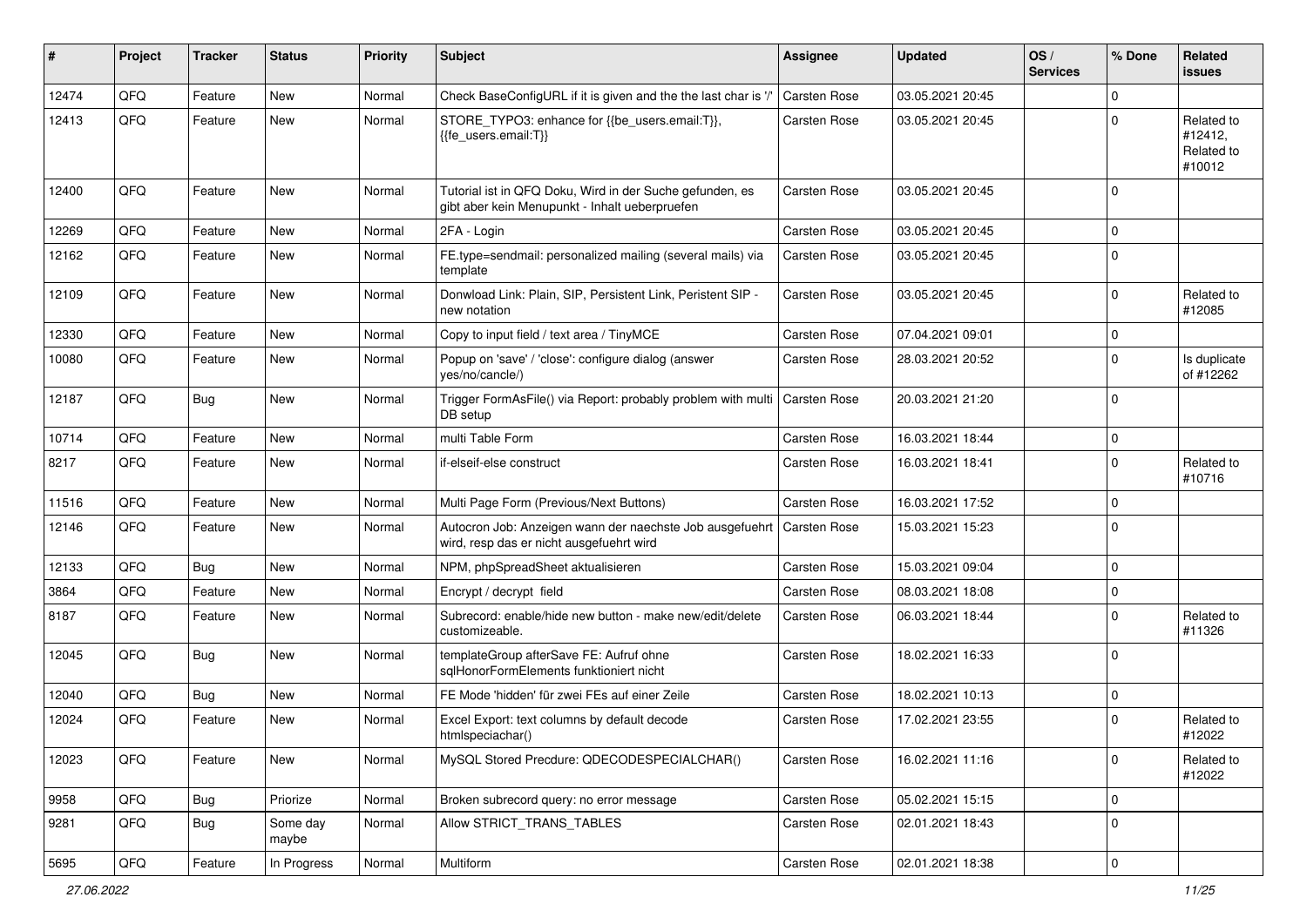| #     | Project | <b>Tracker</b> | <b>Status</b> | <b>Priority</b> | <b>Subject</b>                                                                                     | <b>Assignee</b>     | <b>Updated</b>   | OS/<br><b>Services</b> | % Done   | Related<br><b>issues</b>                                             |
|-------|---------|----------------|---------------|-----------------|----------------------------------------------------------------------------------------------------|---------------------|------------------|------------------------|----------|----------------------------------------------------------------------|
| 11775 | QFQ     | Feature        | New           | Normal          | Subrecord Tooltip pro Feld                                                                         | <b>Carsten Rose</b> | 18.12.2020 15:22 |                        | 0        | Related to<br>#11955                                                 |
| 11752 | QFQ     | Bug            | <b>New</b>    | Normal          | checkbox renders multiple input elements with same name                                            | Carsten Rose        | 17.12.2020 14:58 |                        | $\Omega$ | Related to<br>#11750                                                 |
| 11695 | QFQ     | Bug            | <b>New</b>    | Normal          | MultiForm required FE Error                                                                        | <b>Carsten Rose</b> | 04.12.2020 13:34 |                        | 0        |                                                                      |
| 11523 | QFQ     | Feature        | New           | Normal          | Mit dynamic Update erkennen, ob Upload gemacht wurde                                               | Carsten Rose        | 13.11.2020 15:07 |                        | 0        | Related to<br>#9533                                                  |
| 10937 | QFQ     | Bug            | New           | Normal          | Fehler mit abhängigen Select- Feldern beim Positionieren                                           | Carsten Rose        | 12.11.2020 23:45 |                        | $\Omega$ |                                                                      |
| 10704 | QFQ     | Bug            | New           | Normal          | wkhtml problem rendering fullCalendar.js / fabric.js >><br>successor: puppeteer                    | <b>Carsten Rose</b> | 12.11.2020 23:45 |                        | $\Omega$ | Related to<br>#5024,<br>Related to<br>#4650,<br>Related to<br>#10715 |
| 10588 | QFQ     | Bug            | <b>New</b>    | Normal          | typeahed Tag: Doku anpassen                                                                        | <b>Carsten Rose</b> | 12.11.2020 23:45 |                        | 0        |                                                                      |
| 11504 | QFQ     | Feature        | New           | Normal          | Dynamic Update: Button text update for 'Save',' Close' &<br>'Delete'                               | Carsten Rose        | 12.11.2020 23:44 |                        | $\Omega$ |                                                                      |
| 11239 | QFQ     | <b>Bug</b>     | <b>New</b>    | Normal          | Radiobutton (plain): horizontales Rendern abhängig vom<br>Datentyp in der Datenbank                | <b>Carsten Rose</b> | 30.09.2020 18:37 |                        | 0        |                                                                      |
| 11076 | QFQ     | Feature        | In Progress   | Normal          | SELECT  AS _websocket                                                                              | <b>Carsten Rose</b> | 30.08.2020 17:49 |                        | $\Omega$ |                                                                      |
| 11080 | QFQ     | Feature        | New           | Normal          | Send MQTT messages                                                                                 | <b>Carsten Rose</b> | 29.08.2020 19:49 |                        | $\Omega$ |                                                                      |
| 10996 | QFQ     | Feature        | New           | Normal          | Download video via sip: no seek                                                                    | Carsten Rose        | 12.08.2020 14:18 |                        | $\Omega$ |                                                                      |
| 10976 | QFQ     | Feature        | <b>New</b>    | Normal          | Excel Export Verbesserungen                                                                        | <b>Carsten Rose</b> | 06.08.2020 10:56 |                        | $\Omega$ |                                                                      |
| 10819 | QFQ     | Feature        | New           | Normal          | Persistent SIP - second try                                                                        | <b>Carsten Rose</b> | 29.06.2020 23:02 |                        | 0        | Related to<br>#6261                                                  |
| 3432  | QFQ     | Feature        | <b>New</b>    | Normal          | subrecord: dynamicUpdate                                                                           | <b>Carsten Rose</b> | 11.06.2020 21:10 |                        | 0        | Related to<br>#5691                                                  |
| 10005 | QFQ     | Feature        | Priorize      | Normal          | Report / special column name:  AS _calendar                                                        | <b>Carsten Rose</b> | 03.06.2020 17:28 |                        | 0        |                                                                      |
| 10658 | QFQ     | Bug            | New           | Normal          | processReadOnly broken                                                                             | Carsten Rose        | 27.05.2020 17:55 |                        | 0        |                                                                      |
| 5345  | QFQ     | Feature        | New           | Normal          | Report: UPDATE / INSERT / DELETE statements should<br>trigger subqueries, depending on the result. | <b>Carsten Rose</b> | 27.05.2020 16:11 |                        | $\Omega$ |                                                                      |
| 10593 | QFQ     | Feature        | New           | Normal          | label2: text behind input element                                                                  | <b>Carsten Rose</b> | 16.05.2020 10:57 |                        | 0        |                                                                      |
| 5559  | QFQ     | Bug            | New           | Normal          | FE.type = Upload: 'accept' might contain variables                                                 | Carsten Rose        | 11.05.2020 21:23 |                        | 0        |                                                                      |
| 10443 | QFQ     | Feature        | In Progress   | Normal          | Konzept_api / _live                                                                                | Carsten Rose        | 07.05.2020 09:39 |                        | 0        |                                                                      |
| 10322 | QFQ     | Bug            | New           | Normal          | FormElement / Radio: missing column 'enum' >> FE not<br>reported                                   | Carsten Rose        | 07.05.2020 09:37 |                        | 0        |                                                                      |
| 10119 | QFQ     | Feature        | New           | Normal          | Dropdown (selectlist) & TypeAhead: format and catagorize<br>list                                   | Carsten Rose        | 07.05.2020 09:36 |                        | 0        |                                                                      |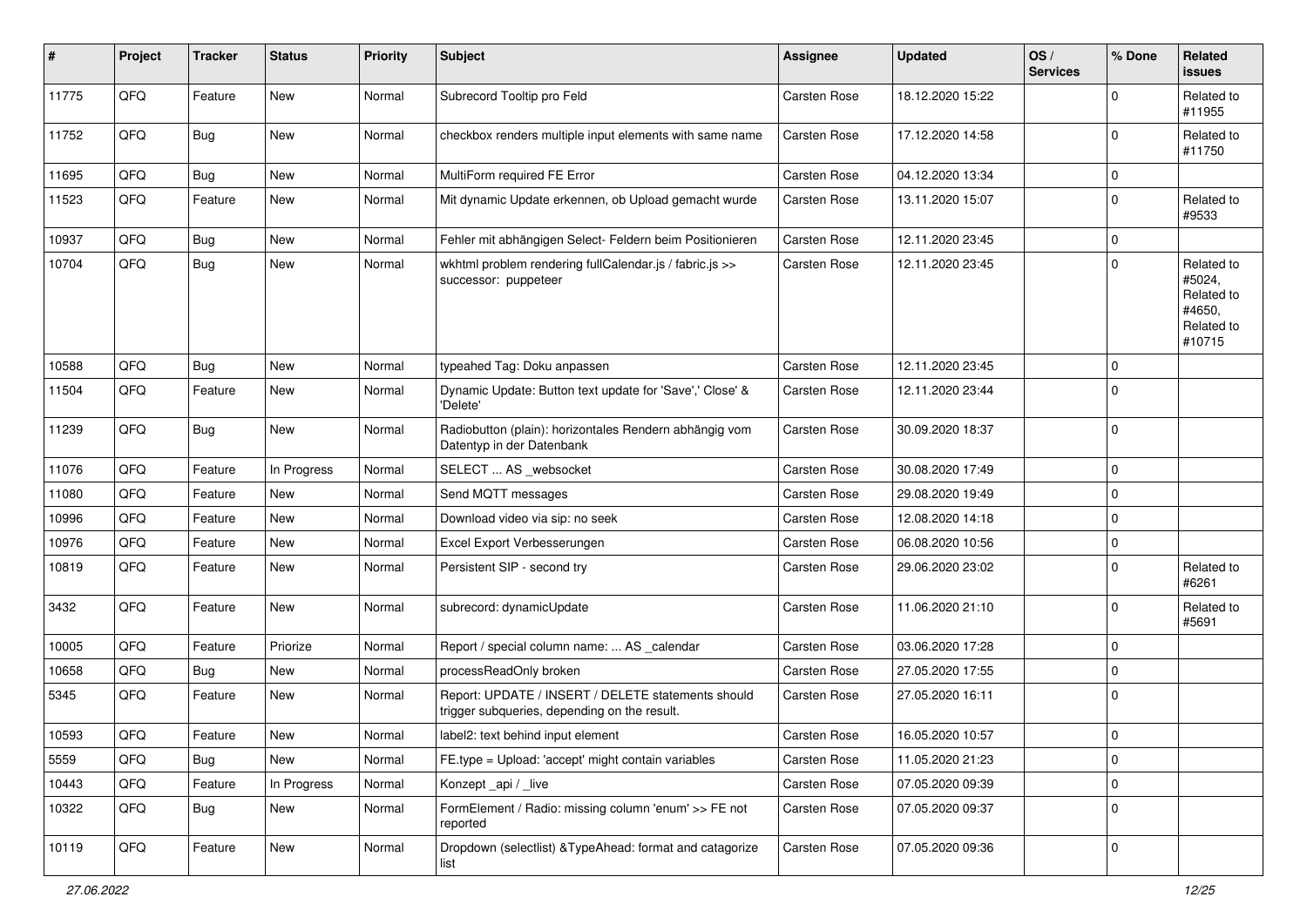| ∦     | Project | <b>Tracker</b> | <b>Status</b> | <b>Priority</b> | <b>Subject</b>                                                                           | <b>Assignee</b> | <b>Updated</b>   | OS/<br><b>Services</b> | % Done      | Related<br>issues                                                    |
|-------|---------|----------------|---------------|-----------------|------------------------------------------------------------------------------------------|-----------------|------------------|------------------------|-------------|----------------------------------------------------------------------|
| 10082 | QFQ     | <b>Bug</b>     | <b>New</b>    | Normal          | FE.type=SELECT - 'sanatize' Class                                                        | Carsten Rose    | 07.05.2020 09:36 |                        | 0           | Related to<br>#10081                                                 |
| 4050  | QFQ     | Feature        | <b>New</b>    | Normal          | sql.log: 1) FormElement ID which causes a specific action,<br>2) Result in the same row. | Carsten Rose    | 15.04.2020 11:35 |                        | 0           | Related to<br>#5458                                                  |
| 10115 | QFQ     | Feature        | New           | Normal          | TypeAhead: static list                                                                   | Carsten Rose    | 26.02.2020 16:42 |                        | 100         |                                                                      |
| 10015 | QFQ     | Feature        | Priorize      | Normal          | Monospace in Textarea                                                                    | Carsten Rose    | 03.02.2020 13:40 |                        | $\Omega$    |                                                                      |
| 9811  | QFQ     | Feature        | New           | Normal          | Report: tag every n'th row                                                               | Carsten Rose    | 01.02.2020 23:22 |                        | 0           |                                                                      |
| 9783  | QFQ     | Bug            | New           | Normal          | Email with special characters                                                            | Carsten Rose    | 01.02.2020 23:22 |                        | 0           |                                                                      |
| 9781  | QFQ     | Feature        | <b>New</b>    | Normal          | Button: CSS class to make buttons smaller                                                | Carsten Rose    | 01.02.2020 23:22 |                        | $\mathbf 0$ |                                                                      |
| 9707  | QFQ     | Feature        | New           | Normal          | SIP security: encode pageld and check pageld on decode                                   | Carsten Rose    | 01.02.2020 23:22 |                        | 0           |                                                                      |
| 9706  | QFQ     | Feature        | New           | Normal          | Multi File Upload (hidden template group)                                                | Carsten Rose    | 01.02.2020 23:22 |                        | $\mathbf 0$ | Related to<br>#7521,<br>Related to<br>#5562,<br>Related to<br>#13330 |
| 9691  | QFQ     | <b>Bug</b>     | In Progress   | Normal          | Checkbox: dynamic update > readonly                                                      | Carsten Rose    | 01.02.2020 23:22 |                        | 50          | Related to<br>#9834                                                  |
| 9537  | QFQ     | Feature        | New           | Normal          | FormEditor: Edit fieldset in FrontEnd                                                    | Carsten Rose    | 01.02.2020 23:22 |                        | 0           |                                                                      |
| 9533  | QFQ     | Bug            | <b>New</b>    | Normal          | FE.type=upload: Check in 'beforeSave' if upload is given                                 | Carsten Rose    | 01.02.2020 23:22 |                        | $\Omega$    | Related to<br>#11523                                                 |
| 9352  | QFQ     | Feature        | <b>New</b>    | Normal          | FE 'Native' fire slaveld, sqlAfter, sqlIns                                               | Carsten Rose    | 01.02.2020 23:22 |                        | 0           |                                                                      |
| 9317  | QFQ     | <b>Bug</b>     | <b>New</b>    | Normal          | FE.type=note: with dynamic show/hidden an empty label<br>causes trouble                  | Carsten Rose    | 01.02.2020 23:22 |                        | $\Omega$    |                                                                      |
| 9275  | QFQ     | Bug            | <b>New</b>    | Normal          | autcron: t3 page, which takes to long to respond, is not<br>reported properly            | Carsten Rose    | 01.02.2020 23:22 |                        | 100         |                                                                      |
| 9208  | QFQ     | Feature        | New           | Normal          | Manage 'recent' records                                                                  | Carsten Rose    | 01.02.2020 23:22 |                        | 0           |                                                                      |
| 9177  | QFQ     | Bug            | <b>New</b>    | Normal          | Bug? QFQ tries to save an action FE, which has real<br>existing column name              | Carsten Rose    | 01.02.2020 23:22 |                        | $\Omega$    |                                                                      |
| 9136  | QFQ     | Feature        | <b>New</b>    | Normal          | Create ZIP files with dynamic PDFs                                                       | Carsten Rose    | 01.02.2020 23:22 |                        | 0           |                                                                      |
| 9129  | QFQ     | Feature        | <b>New</b>    | Normal          | sqlValidate: Message as notification, not as error                                       | Carsten Rose    | 01.02.2020 23:22 |                        | $\Omega$    | Related to<br>#9128                                                  |
| 9128  | QFQ     | Feature        | New           | Normal          | Error Message: not replaced variables- a) replace back to<br>'{{', b) underline          | Carsten Rose    | 01.02.2020 23:22 |                        | $\mathbf 0$ | Related to<br>#9129                                                  |
| 9127  | QFQ     | <b>Bug</b>     | New           | Normal          | Error Message: change 'roll over' color - text not readable                              | Carsten Rose    | 01.02.2020 23:22 |                        | 0           |                                                                      |
| 9077  | QFQ     | <b>Bug</b>     | New           | Normal          | typeAheadSql: report broken SQL                                                          | Carsten Rose    | 01.02.2020 23:22 |                        | 0           |                                                                      |
| 8975  | QFQ     | Feature        | New           | Normal          | Report Notation: 2.0                                                                     | Carsten Rose    | 01.02.2020 23:22 |                        | 0           | Related to<br>#8963                                                  |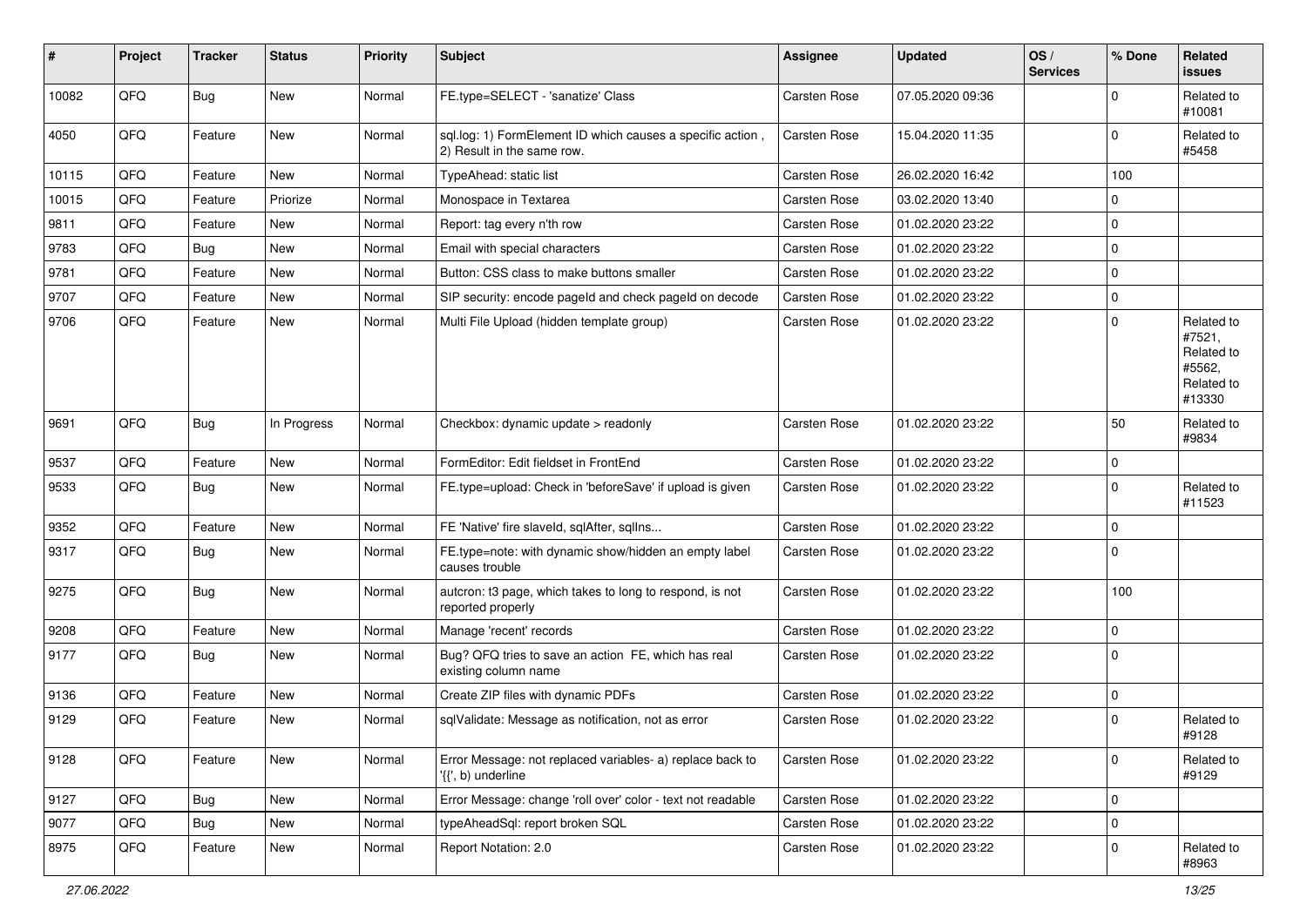| ∦    | Project | <b>Tracker</b> | <b>Status</b> | <b>Priority</b> | <b>Subject</b>                                                                                         | <b>Assignee</b> | <b>Updated</b>   | OS/<br><b>Services</b> | % Done      | Related<br><b>issues</b> |
|------|---------|----------------|---------------|-----------------|--------------------------------------------------------------------------------------------------------|-----------------|------------------|------------------------|-------------|--------------------------|
| 8806 | QFQ     | Feature        | <b>New</b>    | Normal          | SQL Function nl2br                                                                                     | Carsten Rose    | 01.02.2020 23:22 |                        | $\Omega$    |                          |
| 8719 | QFQ     | Feature        | New           | Normal          | extraButtonLock: add support for 0/1                                                                   | Carsten Rose    | 01.02.2020 23:22 |                        | $\mathbf 0$ |                          |
| 8336 | QFQ     | Feature        | New           | Normal          | Form > modified > Close New: a) Optional disable popup, b)<br>custom text, c) mode on save: close stay | Carsten Rose    | 01.02.2020 23:22 |                        | $\Omega$    | Related to<br>#8335      |
| 8089 | QFQ     | Feature        | New           | Normal          | Copy/Paste for FormElements                                                                            | Carsten Rose    | 01.02.2020 23:22 |                        | $\mathbf 0$ |                          |
| 8049 | QFQ     | Bug            | <b>New</b>    | Normal          | FE.type=note, column 'value': text moves some pixel to top<br>after save                               | Carsten Rose    | 01.02.2020 23:22 |                        | $\Omega$    |                          |
| 7924 | QFQ     | Feature        | <b>New</b>    | Normal          | Radio/Checkbox with Tooltip                                                                            | Carsten Rose    | 01.02.2020 23:22 |                        | $\Omega$    |                          |
| 7812 | QFQ     | Feature        | <b>New</b>    | Normal          | FE 'Subrecord' - new option 'subrecordShowFilter',<br>'subrecordPaging'                                | Carsten Rose    | 01.02.2020 23:22 |                        | $\Omega$    |                          |
| 7795 | QFQ     | <b>Bug</b>     | <b>New</b>    | Normal          | Readonly Form: Typeahead-Felder                                                                        | Carsten Rose    | 01.02.2020 23:22 |                        | $\Omega$    |                          |
| 7685 | QFQ     | <b>Bug</b>     | <b>New</b>    | Normal          | Open FormElement from QFQ error message and save<br>modified record: error about missing {{formId:F}}  | Carsten Rose    | 01.02.2020 23:22 |                        | $\Omega$    |                          |
| 7547 | QFQ     | Bug            | New           | Normal          | Error Message in afterSave: wrong parameter column<br>reported                                         | Carsten Rose    | 01.02.2020 23:22 |                        | $\Omega$    |                          |
| 7524 | QFQ     | <b>Bug</b>     | <b>New</b>    | Normal          | QFQ throws a 'General Error' if 'fileadmin/protected/log/' is<br>not writeable                         | Carsten Rose    | 01.02.2020 23:22 |                        | $\Omega$    |                          |
| 7520 | QFQ     | Feature        | New           | Normal          | QR Code:  AS _qr ( AS _link)                                                                           | Carsten Rose    | 01.02.2020 23:22 |                        | $\Omega$    |                          |
| 7519 | QFQ     | Feature        | New           | Normal          | Select: Multi                                                                                          | Carsten Rose    | 01.02.2020 23:22 |                        | $\Omega$    |                          |
| 7513 | QFQ     | <b>Bug</b>     | <b>New</b>    | Normal          | Radios not correct aligned                                                                             | Carsten Rose    | 01.02.2020 23:22 |                        | $\Omega$    |                          |
| 7512 | QFQ     | <b>Bug</b>     | New           | Normal          | FE: inputType=number >> 'pattern' is not respected                                                     | Carsten Rose    | 01.02.2020 23:22 |                        | 0           |                          |
| 7109 | QFQ     | Feature        | <b>New</b>    | Normal          | Dynamic Updates: row/element hide                                                                      | Carsten Rose    | 01.02.2020 23:22 |                        | $\Omega$    | Has duplicate<br>#4081   |
| 7002 | QFQ     | <b>Bug</b>     | <b>New</b>    | Normal          | Dynamic Update: row does not disappear / appear                                                        | Carsten Rose    | 01.02.2020 23:22 |                        | $\Omega$    |                          |
| 6250 | QFQ     | Feature        | In Progress   | Normal          | Enhance layout: a) Subrecord, b) Subrecord-Title                                                       | Carsten Rose    | 01.02.2020 23:22 |                        | $\Omega$    | Related to<br>#5391      |
| 4082 | QFQ     | Feature        | New           | Normal          | Dynamic Update: modeSql - useful default                                                               | Carsten Rose    | 01.02.2020 23:22 |                        | $\Omega$    |                          |
| 9602 | QFQ     | Feature        | <b>New</b>    | Normal          | Form definition as JSON                                                                                | Carsten Rose    | 01.02.2020 23:21 |                        | $\Omega$    | Related to<br>#9600      |
| 7683 | QFQ     | Feature        | New           | Normal          | Special column names in '{{ SELECT  AS _link }}' should<br>be detected                                 | Carsten Rose    | 01.02.2020 23:21 |                        | $\Omega$    |                          |
| 7681 | QFQ     | Feature        | New           | Normal          | Optional switch off 'check for modified record'                                                        | Carsten Rose    | 01.02.2020 23:21 |                        | 0           |                          |
| 7574 | QFQ     | Bug            | New           | Normal          | Substitute error: form element not reported / dont parse<br>Form.note                                  | Carsten Rose    | 01.02.2020 23:21 |                        | $\mathbf 0$ |                          |
| 7521 | QFQ     | Feature        | New           | Normal          | TemplateGroup: fe.type=upload                                                                          | Carsten Rose    | 01.02.2020 23:21 |                        | $\mathbf 0$ | Related to<br>#9706      |
| 7481 | QFQ     | Feature        | New           | Normal          | Detect 'BaseUrl' automatically                                                                         | Carsten Rose    | 01.02.2020 23:21 |                        | $\pmb{0}$   |                          |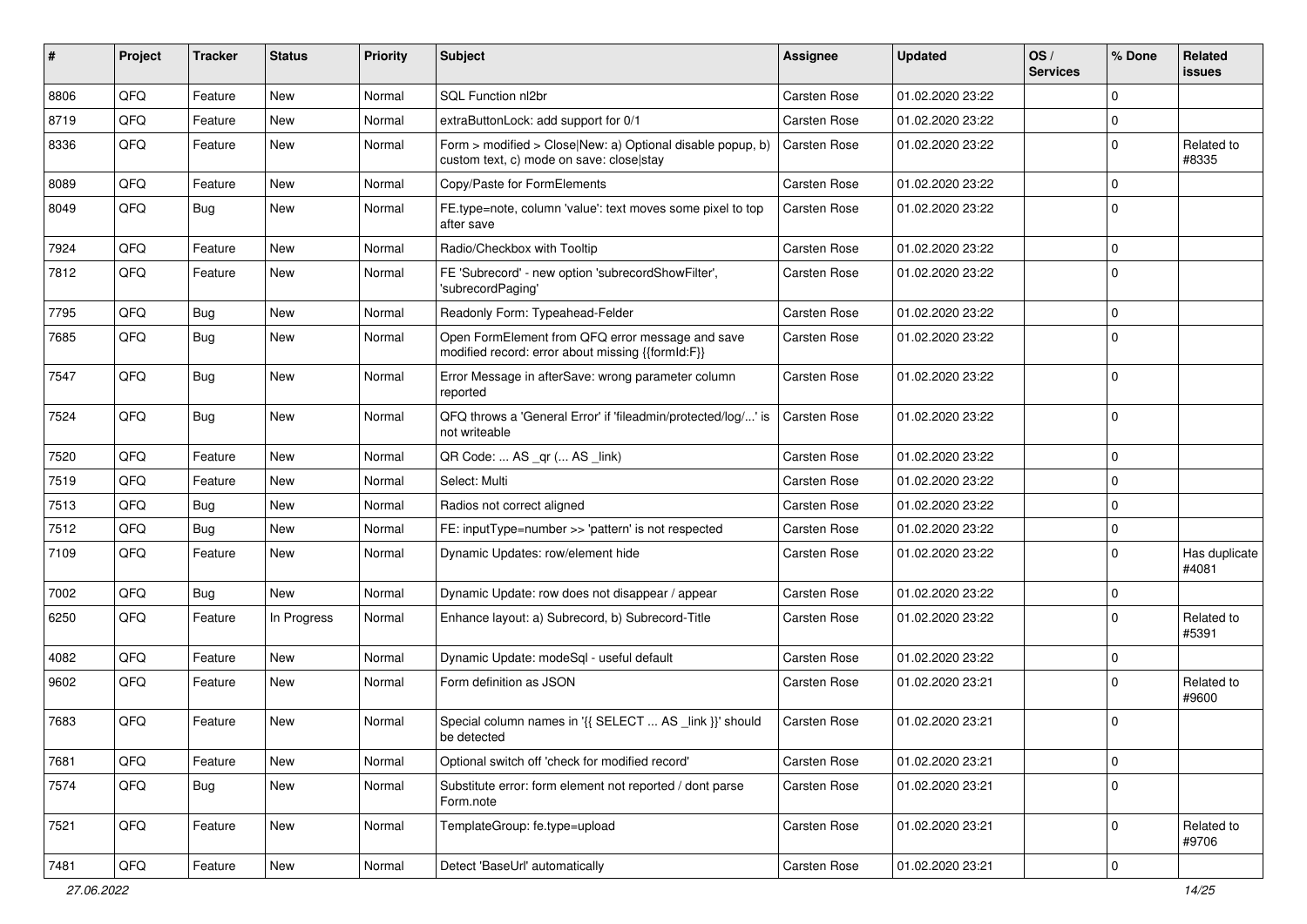| #    | Project | <b>Tracker</b> | <b>Status</b> | <b>Priority</b> | <b>Subject</b>                                                                                                             | Assignee            | <b>Updated</b>   | OS/<br><b>Services</b> | % Done      | Related<br><b>issues</b>                           |
|------|---------|----------------|---------------|-----------------|----------------------------------------------------------------------------------------------------------------------------|---------------------|------------------|------------------------|-------------|----------------------------------------------------|
| 7342 | QFQ     | Feature        | New           | Normal          | add content = hide this                                                                                                    | <b>Carsten Rose</b> | 01.02.2020 23:21 |                        | $\Omega$    |                                                    |
| 7280 | QFQ     | Feature        | <b>New</b>    | Normal          | recently used table                                                                                                        | Carsten Rose        | 01.02.2020 23:21 |                        | $\mathbf 0$ |                                                    |
| 7261 | QFQ     | <b>Bug</b>     | New           | Normal          | Report pathFilename for user without path, only the filename                                                               | <b>Carsten Rose</b> | 01.02.2020 23:21 |                        | $\mathbf 0$ |                                                    |
| 7239 | QFQ     | Feature        | New           | Normal          | TinyMCE: html tag whitelist                                                                                                | Carsten Rose        | 01.02.2020 23:21 |                        | $\mathbf 0$ | Related to<br>#14320                               |
| 7219 | QFQ     | Bug            | New           | Normal          | typeSheadSql / typeAheadSqlPrefetch: change to curly<br>braces                                                             | Carsten Rose        | 01.02.2020 23:21 |                        | $\Omega$    |                                                    |
| 7175 | QFQ     | Feature        | <b>New</b>    | Normal          | Upload: md5 hash as filename                                                                                               | Carsten Rose        | 01.02.2020 23:21 |                        | $\mathbf 0$ |                                                    |
| 7119 | QFQ     | Feature        | New           | Normal          | Upload: scaleDownWidth, scaleDownHeight                                                                                    | <b>Carsten Rose</b> | 01.02.2020 23:21 |                        | $\mathbf 0$ |                                                    |
| 7102 | QFQ     | Feature        | New           | Normal          | Comment sign in report: '#' and '--'                                                                                       | Carsten Rose        | 01.02.2020 23:21 |                        | $\mathbf 0$ |                                                    |
| 7099 | QFQ     | Feature        | <b>New</b>    | Normal          | Redesign FormEditor                                                                                                        | Carsten Rose        | 01.02.2020 23:21 |                        | $\mathbf 0$ |                                                    |
| 7014 | QFQ     | <b>Bug</b>     | New           | Normal          | Sending invalid emails succeeds when<br>debug.redirectAllMailTo is set                                                     | Carsten Rose        | 01.02.2020 23:21 |                        | $\Omega$    |                                                    |
| 6912 | QFQ     | Bug            | <b>New</b>    | Normal          | error Message Var 'deadline' already set in SIP - in Form<br>with FE.value={{deadline:R:::{{deadlinePeriod:Y}}}}           | Carsten Rose        | 01.02.2020 23:21 |                        | $\Omega$    |                                                    |
| 6855 | QFQ     | Feature        | New           | Normal          | With {{feUser:U}}!={{feUser:T}}: Save / Delete: only possible<br>with {{feUserSave:U}}='yes' and '{{feUserDelete:U}}='yes' | Carsten Rose        | 01.02.2020 23:21 |                        | $\mathbf 0$ |                                                    |
| 6765 | QFQ     | Feature        | New           | Normal          | Moeglichkeit via QFQ eigene Logs zu schreiben                                                                              | <b>Carsten Rose</b> | 01.02.2020 23:21 |                        | $\mathbf 0$ |                                                    |
| 6677 | QFQ     | <b>Bug</b>     | New           | Normal          | Error message FE Action Element: no/wrong FE reference<br>who cause the problem.                                           | Carsten Rose        | 01.02.2020 23:21 |                        | $\mathbf 0$ |                                                    |
| 6609 | QFQ     | Feature        | <b>New</b>    | Normal          | Formlet: JSON API erweitern                                                                                                | Carsten Rose        | 01.02.2020 23:21 |                        | 50          |                                                    |
| 6594 | QFQ     | Feature        | <b>New</b>    | Normal          | Excel: on download, check if there is a valid sip                                                                          | Carsten Rose        | 01.02.2020 23:21 |                        | $\mathbf 0$ |                                                    |
| 6483 | QFQ     | <b>Bug</b>     | New           | Normal          | R Store funktioniert nicht bei 'Report Notation' im FE                                                                     | <b>Carsten Rose</b> | 01.02.2020 23:21 |                        | $\mathbf 0$ |                                                    |
| 6462 | QFQ     | Bug            | New           | Normal          | File Upload: Nutzlose Fehlermeldung wenn Datei zu gross                                                                    | Carsten Rose        | 01.02.2020 23:21 |                        | $\Omega$    | Related to<br>#6139                                |
| 6437 | QFQ     | Feature        | New           | Normal          | Neuer Mode Button bei FormElementen                                                                                        | <b>Carsten Rose</b> | 01.02.2020 23:21 |                        | $\Omega$    | Related to<br>#9668,<br><b>Blocked by</b><br>#9678 |
| 6292 | QFQ     | Feature        | New           | Normal          | Download: File speichern mit Hash aber original Filename in<br>der Datenbank vermerken fuer Downloads                      | Carsten Rose        | 01.02.2020 23:21 |                        | $\Omega$    |                                                    |
| 6289 | QFQ     | Feature        | <b>New</b>    | Normal          | Form: Log                                                                                                                  | <b>Carsten Rose</b> | 01.02.2020 23:21 |                        | $\mathbf 0$ |                                                    |
| 5576 | QFQ     | Bug            | New           | Normal          | Using MySQL 'DROP' requires privilege - wich is not really<br>necessary.                                                   | Carsten Rose        | 01.02.2020 23:21 |                        | $\mathbf 0$ |                                                    |
| 5131 | QFQ     | Feature        | New           | Normal          | Activate Spin Gear ('wait/busy' indicator) via LINK attribute                                                              | <b>Carsten Rose</b> | 01.02.2020 23:21 |                        | $\Omega$    |                                                    |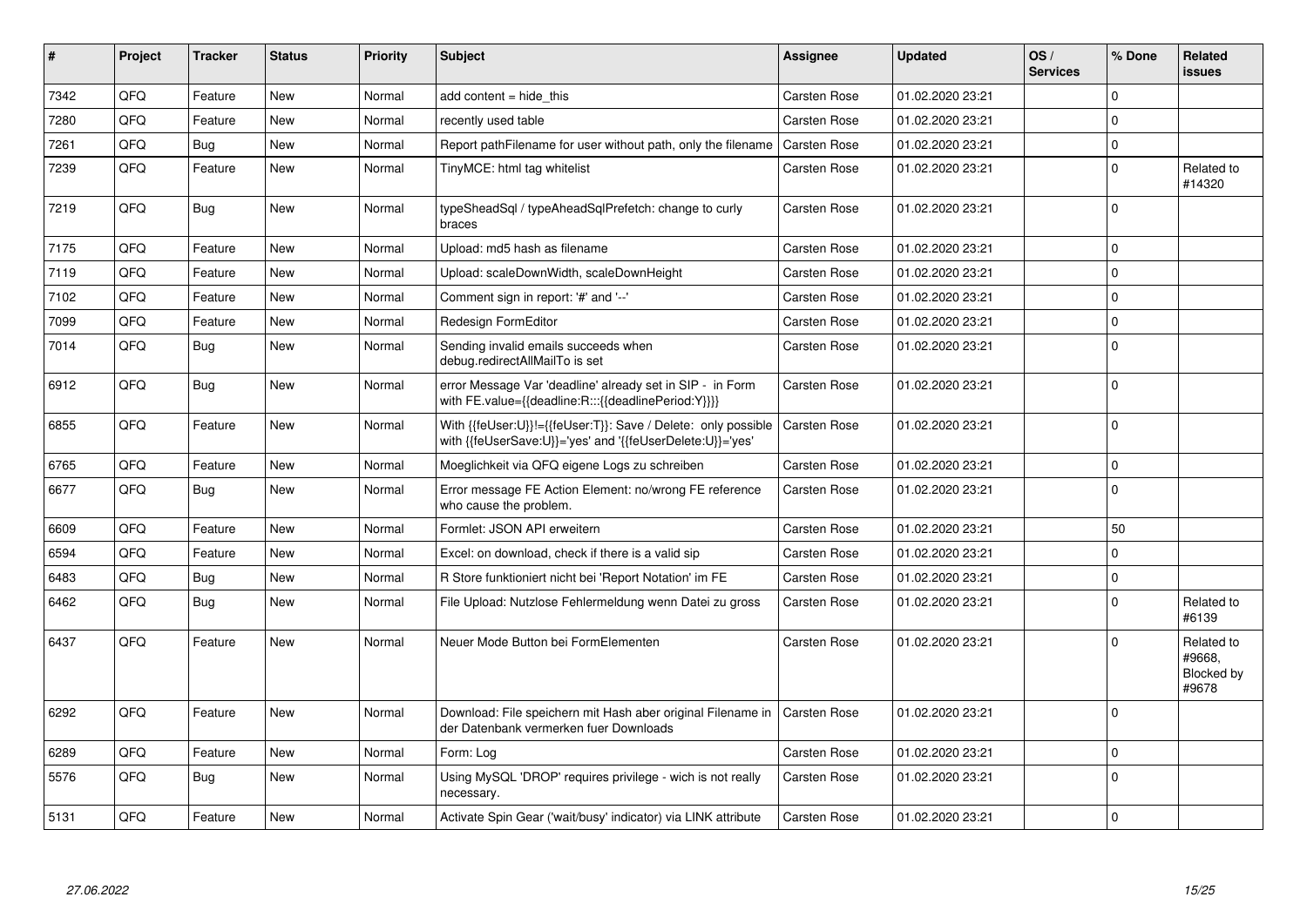| #    | Project | <b>Tracker</b> | <b>Status</b>     | <b>Priority</b> | <b>Subject</b>                                                                                                          | <b>Assignee</b> | <b>Updated</b>   | OS/<br><b>Services</b> | % Done      | Related<br><b>issues</b>                       |
|------|---------|----------------|-------------------|-----------------|-------------------------------------------------------------------------------------------------------------------------|-----------------|------------------|------------------------|-------------|------------------------------------------------|
| 4250 | QFQ     | Feature        | New               | Normal          | AutoCron in QFQ via PHP                                                                                                 | Carsten Rose    | 01.02.2020 23:21 |                        | $\Omega$    | Related to<br>#3292,<br>Related to<br>#3291    |
| 3547 | QFQ     | <b>Bug</b>     | <b>New</b>        | Normal          | FE of type 'note' causes writing of empty fields.                                                                       | Carsten Rose    | 01.02.2020 23:21 |                        | $\mathbf 0$ |                                                |
| 3504 | QFQ     | Feature        | New               | Normal          | Logging: welche Action FEs werden wann wie ausgefuehrt                                                                  | Carsten Rose    | 01.02.2020 23:21 |                        | $\Omega$    | Related to<br>#5458.<br>Related to<br>#4092    |
| 5480 | QFQ     | Feature        | Some day<br>maybe | Normal          | QFQ: Dokumentation mit Screenshots versehen                                                                             | Carsten Rose    | 01.02.2020 23:20 |                        | $\mathbf 0$ | Related to<br>#9879                            |
| 4771 | QFQ     | Bug            | Some day<br>maybe | Normal          | qfq: select-down-values empty after save (edit-form for<br>program administrators)                                      | Carsten Rose    | 01.02.2020 23:20 |                        | $\Omega$    | Related to<br>#4549, Has<br>duplicate<br>#4282 |
| 4659 | QFQ     | <b>Bug</b>     | Some day<br>maybe | Normal          | infoButtonExtra                                                                                                         | Carsten Rose    | 01.02.2020 23:20 |                        | $\mathbf 0$ |                                                |
| 4650 | QFQ     | Feature        | Some day<br>maybe | Normal          | Convert html to doc/rtf                                                                                                 | Carsten Rose    | 01.02.2020 23:20 |                        | $\mathbf 0$ | Related to<br>#10704                           |
| 4549 | QFQ     | Bug            | Some day<br>maybe | Normal          | TemplateGroups: FE.type SELECT loose selected value<br>after save                                                       | Carsten Rose    | 01.02.2020 23:20 |                        | $\mathbf 0$ | Related to<br>#4548,<br>Related to<br>#4771    |
| 4365 | QFQ     | Feature        | Some day<br>maybe | Normal          | Multi Language: new way of config                                                                                       | Carsten Rose    | 01.02.2020 23:20 |                        | $\mathbf 0$ |                                                |
| 4343 | QFQ     | Feature        | Some day<br>maybe | Normal          | Link: Classifier to add 'attributes'                                                                                    | Carsten Rose    | 01.02.2020 23:20 |                        | $\mathbf 0$ | Related to<br>#14077                           |
| 5665 | QFQ     | Feature        | Some day<br>maybe | Normal          | Versuch das '{{!' nicht mehr noetig ist.                                                                                | Carsten Rose    | 01.02.2020 23:20 |                        | $\Omega$    | Related to<br>#7432,<br>Related to<br>#7434    |
| 5428 | QFQ     | Feature        | Some day<br>maybe | Normal          | secure thumbnail: late render on access.                                                                                | Carsten Rose    | 01.02.2020 23:20 |                        | $\mathbf 0$ |                                                |
| 4757 | QFQ     | Feature        | Some day<br>maybe | Normal          | Test subrecord: download links ok? Links ok?                                                                            | Carsten Rose    | 01.02.2020 23:20 |                        | $\mathbf 0$ |                                                |
| 4652 | QFQ     | Feature        | Some day<br>maybe | Normal          | UZH CD: Weiterleitung auf benutzerdefinierte 403/404 Seite                                                              | Carsten Rose    | 01.02.2020 23:20 |                        | $\mathbf 0$ |                                                |
| 4651 | QFQ     | <b>Bug</b>     | Some day<br>maybe | Normal          | "Loading document" Modal wird angezeigt bei uzhcd type=2<br>Ansicht                                                     | Carsten Rose    | 01.02.2020 23:20 |                        | $\mathbf 0$ |                                                |
| 4330 | QFQ     | Feature        | Some day<br>maybe | Normal          | Error Message: report missing {{ / }} in sqlUpdate, sqlInsert,<br>sqlDelete, sqlAfter, sqlBefore in FE action elements. | Carsten Rose    | 01.02.2020 23:20 |                        | $\mathbf 0$ |                                                |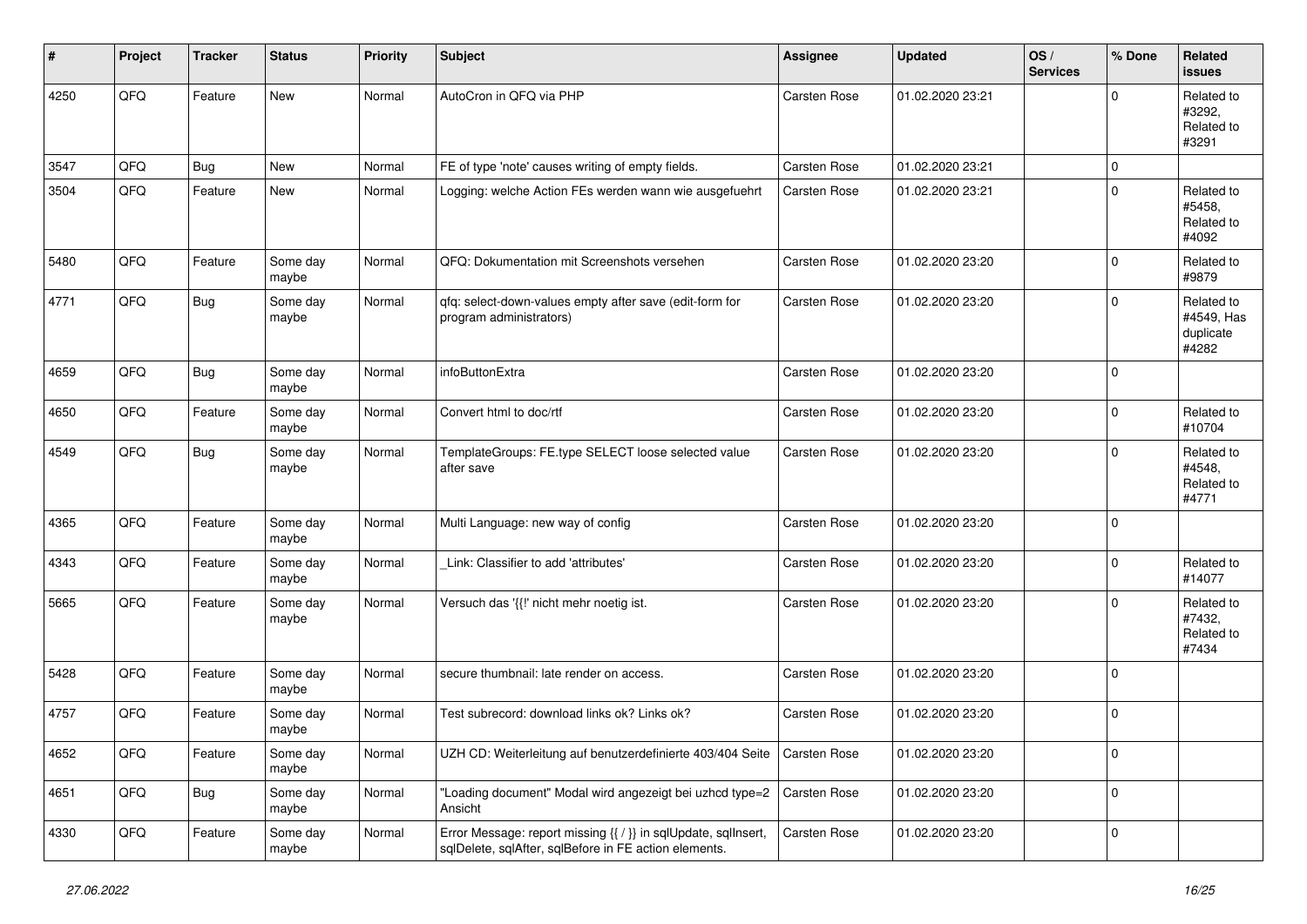| #    | Project | <b>Tracker</b> | <b>Status</b>     | <b>Priority</b> | <b>Subject</b>                                                                                                       | <b>Assignee</b>     | <b>Updated</b>   | OS/<br><b>Services</b> | % Done         | Related<br>issues   |
|------|---------|----------------|-------------------|-----------------|----------------------------------------------------------------------------------------------------------------------|---------------------|------------------|------------------------|----------------|---------------------|
| 4328 | QFQ     | <b>Bug</b>     | Some day<br>maybe | Normal          | Error Message: Show FE name/number on problems in FE                                                                 | <b>Carsten Rose</b> | 01.02.2020 23:20 |                        | $\Omega$       |                     |
| 5991 | QFQ     | Bug            | Some day<br>maybe | Normal          | URLs with 'I' or long parameter are problematic                                                                      | Carsten Rose        | 01.02.2020 23:19 |                        | $\Omega$       |                     |
| 5983 | QFQ     | Feature        | Some day<br>maybe | Normal          | Form Submit (save & update): normalize date/-time FE                                                                 | Carsten Rose        | 01.02.2020 23:19 |                        | $\mathsf 0$    |                     |
| 5852 | QFQ     | Feature        | Some day<br>maybe | Normal          | Logging: mail.log / sql.log - im FE anzeigen und via AJAX<br>aktualisieren                                           | Carsten Rose        | 01.02.2020 23:19 |                        | 0              | Related to<br>#5885 |
| 5768 | QFQ     | Bug            | Some day<br>maybe | Normal          | '{{pageLanguage:T}}' missing if QFQ is called via api                                                                | <b>Carsten Rose</b> | 01.02.2020 23:19 |                        | $\Omega$       |                     |
| 5706 | QFQ     | Bug            | Some day<br>maybe | Normal          | upload: fileDestination needs to be sanatized                                                                        | <b>Carsten Rose</b> | 01.02.2020 23:19 |                        | 0              |                     |
| 5579 | QFQ     | Feature        | Some day<br>maybe | Normal          | Enhance Doc / Presentation: variable type 'link column type'                                                         | Carsten Rose        | 01.02.2020 23:19 |                        | 0              |                     |
| 5557 | QFQ     | <b>Bug</b>     | Some day<br>maybe | Normal          | Form load: STORE_RECORD filled, but should be empty                                                                  | Carsten Rose        | 01.02.2020 23:19 |                        | $\overline{0}$ |                     |
| 5132 | QFQ     | Feature        | Some day<br>maybe | Normal          | Error Message sendmail missing attachment: more details                                                              | <b>Carsten Rose</b> | 01.02.2020 23:19 |                        | $\mathbf 0$    |                     |
| 5021 | QFQ     | Bug            | Some day<br>maybe | Normal          | FE.typ=extra - during save displays error 'datum2' already<br>filled in STORE SIP - the value is stored nevertheless | <b>Carsten Rose</b> | 01.02.2020 23:19 |                        | $\mathsf 0$    | Related to<br>#3875 |
| 4872 | QFQ     | Feature        | Some day<br>maybe | Normal          | Fields of Typo3 page available in STORE_TYPO3                                                                        | Carsten Rose        | 01.02.2020 23:19 |                        | 0              |                     |
| 4869 | QFQ     | Feature        | Some day<br>maybe | Normal          | Dynamic Update (show, hide, readonly?, required?) for<br><b>Template Group Elements</b>                              | <b>Carsten Rose</b> | 01.02.2020 23:19 |                        | 0              | Related to<br>#4865 |
| 4606 | QFQ     | Feature        | Some day<br>maybe | Normal          | link: qualifier to render bootstrap button                                                                           | Carsten Rose        | 01.02.2020 23:19 |                        | $\Omega$       |                     |
| 4583 | QFQ     | Bug            | Some day<br>maybe | Normal          | Dynamic Update bei TypeAhead Feldern                                                                                 | Carsten Rose        | 01.02.2020 23:19 |                        | 0              |                     |
| 4528 | QFQ     | <b>Bug</b>     | Some day<br>maybe | Normal          | extraButtonLock mit SQLAhead Bug                                                                                     | Carsten Rose        | 01.02.2020 23:19 |                        | $\Omega$       |                     |
| 4092 | QFQ     | Bug            | Some day<br>maybe | Normal          | 1) Logging verbessern wann welches FE warum<br>ausgefuehrt wird, 2) Documentation: Best Practice Template<br>Group   | <b>Carsten Rose</b> | 01.02.2020 23:19 |                        | $\Omega$       | Related to<br>#3504 |
| 9968 | QFQ     | Feature        | Priorize          | Normal          | Tooltip in Links for Developer                                                                                       | Carsten Rose        | 01.02.2020 23:17 |                        | $\mathbf 0$    |                     |
| 8277 | QFQ     | Feature        | Priorize          | Normal          | fe.parameter.default=                                                                                                | Carsten Rose        | 01.02.2020 23:17 |                        | $\mathbf 0$    | Related to<br>#8113 |
| 9928 | QFQ     | Feature        | Priorize          | Normal          | SpecialColumnName: a) Deprecated: ' AS "_+tag " ', b)<br>New: ' AS "_ <tag1><tag2>" '</tag2></tag1>                  | Carsten Rose        | 01.02.2020 23:17 |                        | $\Omega$       | Related to<br>#9929 |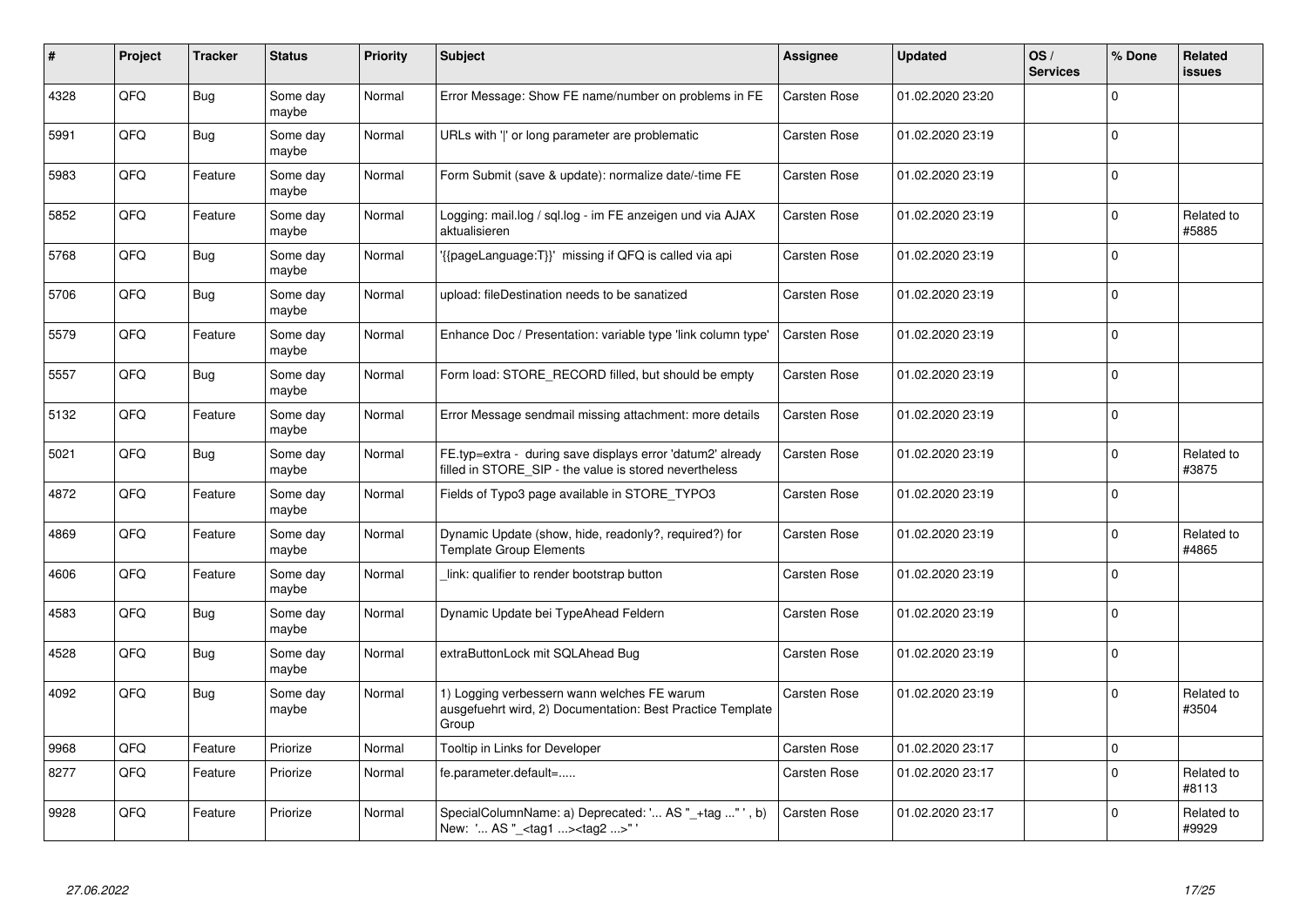| #     | Project | <b>Tracker</b> | <b>Status</b>     | <b>Priority</b> | <b>Subject</b>                                                                            | <b>Assignee</b>     | Updated          | OS/<br><b>Services</b> | % Done      | Related<br><b>issues</b> |
|-------|---------|----------------|-------------------|-----------------|-------------------------------------------------------------------------------------------|---------------------|------------------|------------------------|-------------|--------------------------|
| 10014 | QFQ     | Feature        | <b>New</b>        | Normal          | Manual.rst: describe behaviour and process order of<br>fillStoreVar, slaveId, sqlBefore,  | Carsten Rose        | 01.02.2020 22:31 |                        | $\mathbf 0$ |                          |
| 9773  | QFQ     | Bug            | <b>New</b>        | Normal          | form.parameter.formModeGlobal=requiredOff                                                 | <b>Carsten Rose</b> | 01.02.2020 15:56 |                        | $\mathbf 0$ |                          |
| 2643  | QFQ     | <b>Bug</b>     | Some day<br>maybe | Normal          | Zend / PHP Webinars anschauen                                                             | Carsten Rose        | 01.02.2020 15:56 |                        | $\pmb{0}$   |                          |
| 9983  | QFQ     | Feature        | New               | Normal          | Report Notation: new keyword 'range'                                                      | Carsten Rose        | 01.02.2020 15:55 |                        | $\Omega$    |                          |
| 9975  | QFQ     | Bug            | Priorize          | Normal          | Dropdown Menu: 'r:3' broken                                                               | Carsten Rose        | 01.02.2020 10:13 |                        | $\mathbf 0$ |                          |
| 9947  | QFQ     | <b>Bug</b>     | Priorize          | Normal          | Unwanted error message if missing 'typeAheadSqlPrefetch'                                  | Carsten Rose        | 01.02.2020 10:13 |                        | $\mathbf 0$ |                          |
| 9900  | QFQ     | Feature        | Priorize          | Normal          | Generic API Call: tt-content record >> JSON                                               | Carsten Rose        | 01.02.2020 10:13 |                        | $\mathbf 0$ |                          |
| 9862  | QFQ     | Bug            | Priorize          | Normal          | Failed writing to sql mail qfq.log should throw an exception                              | <b>Carsten Rose</b> | 01.02.2020 10:13 |                        | $\mathbf 0$ |                          |
| 8585  | QFQ     | Feature        | Priorize          | Normal          | Enhance Error message for 'unknown form'                                                  | Carsten Rose        | 01.02.2020 10:13 |                        | $\mathbf 0$ |                          |
| 8584  | QFQ     | Feature        | Priorize          | Normal          | FE 'Action' - never assign to Container (except Template<br>Group)                        | Carsten Rose        | 01.02.2020 10:13 |                        | $\mathbf 0$ |                          |
| 8037  | QFQ     | Bug            | Priorize          | Normal          | FE.type=upload (advanced mode): {{slaveld:V}} missing<br>during dynamic update            | Carsten Rose        | 01.02.2020 10:13 |                        | $\mathbf 0$ |                          |
| 8034  | QFQ     | Feature        | Priorize          | Normal          | FormElement 'data': 22.22.2222 should not be accepted                                     | <b>Carsten Rose</b> | 01.02.2020 10:13 |                        | $\pmb{0}$   |                          |
| 7656  | QFQ     | <b>Bug</b>     | Priorize          | Normal          | FE with required, 'pattern' and 'extraButtonLock': always<br>complain about missing value | Carsten Rose        | 01.02.2020 10:13 |                        | $\mathbf 0$ |                          |
| 7630  | QFQ     | Feature        | Priorize          | Normal          | detailed error message for simple upload                                                  | <b>Carsten Rose</b> | 01.02.2020 10:13 |                        | $\mathbf 0$ |                          |
| 7616  | QFQ     | Bug            | Priorize          | Normal          | Selectlist with Enum & Dynamic Update                                                     | Carsten Rose        | 01.02.2020 10:13 |                        | $\pmb{0}$   |                          |
| 7522  | QFQ     | Feature        | Priorize          | Normal          | Inserting default index.html to folder (Avoid Apache<br>Indexing)                         | Carsten Rose        | 01.02.2020 10:13 |                        | $\Omega$    |                          |
| 7290  | QFQ     | Feature        | Priorize          | Normal          | FormEditor: title as textarea if LEN(title)>60                                            | Carsten Rose        | 01.02.2020 10:13 |                        | $\pmb{0}$   | Blocked by<br>#7682      |
| 7217  | QFQ     | Feature        | Priorize          | Normal          | Download: notice User if `_sip=?` is missing                                              | <b>Carsten Rose</b> | 01.02.2020 10:13 |                        | $\mathbf 0$ |                          |
| 6998  | QFQ     | Feature        | Priorize          | Normal          | Form: with debug=on show column information as tooltip of<br>column label                 | Carsten Rose        | 01.02.2020 10:13 |                        | $\mathbf 0$ |                          |
| 6574  | QFQ     | <b>Bug</b>     | Priorize          | Normal          | qfq.log: Fehlermeldung wurde angezeigt, aber nicht geloggt                                | Carsten Rose        | 01.02.2020 10:13 |                        | $\mathbf 0$ |                          |
| 5942  | QFQ     | Feature        | Priorize          | Normal          | 'L' and 'type': append to links, generate via '_link' by using<br>'u:' .                  | Carsten Rose        | 01.02.2020 10:13 |                        | $\mathbf 0$ |                          |
| 3782  | QFQ     | <b>Bug</b>     | Priorize          | Normal          | Bei fehlerhafter Eingabe (z.B. Datum) sollte das erwartete<br>Format angezeigt werden     | Carsten Rose        | 01.02.2020 10:13 |                        | $\pmb{0}$   |                          |
| 7920  | QFQ     | Feature        | <b>New</b>        | Normal          | FE: Syntax Highlight, Zeinlenumbruch                                                      | Carsten Rose        | 01.02.2020 10:03 |                        | $\mathbf 0$ |                          |
| 5782  | QFQ     | Feature        | <b>New</b>        | Normal          | NextCloud API                                                                             | Carsten Rose        | 01.02.2020 10:02 |                        | $\mathbf 0$ |                          |
| 7660  | QFQ     | Feature        | <b>New</b>        | Normal          | IMAP: import mails to DB, move / delete mails                                             | Carsten Rose        | 01.02.2020 09:52 |                        | $\mathbf 0$ |                          |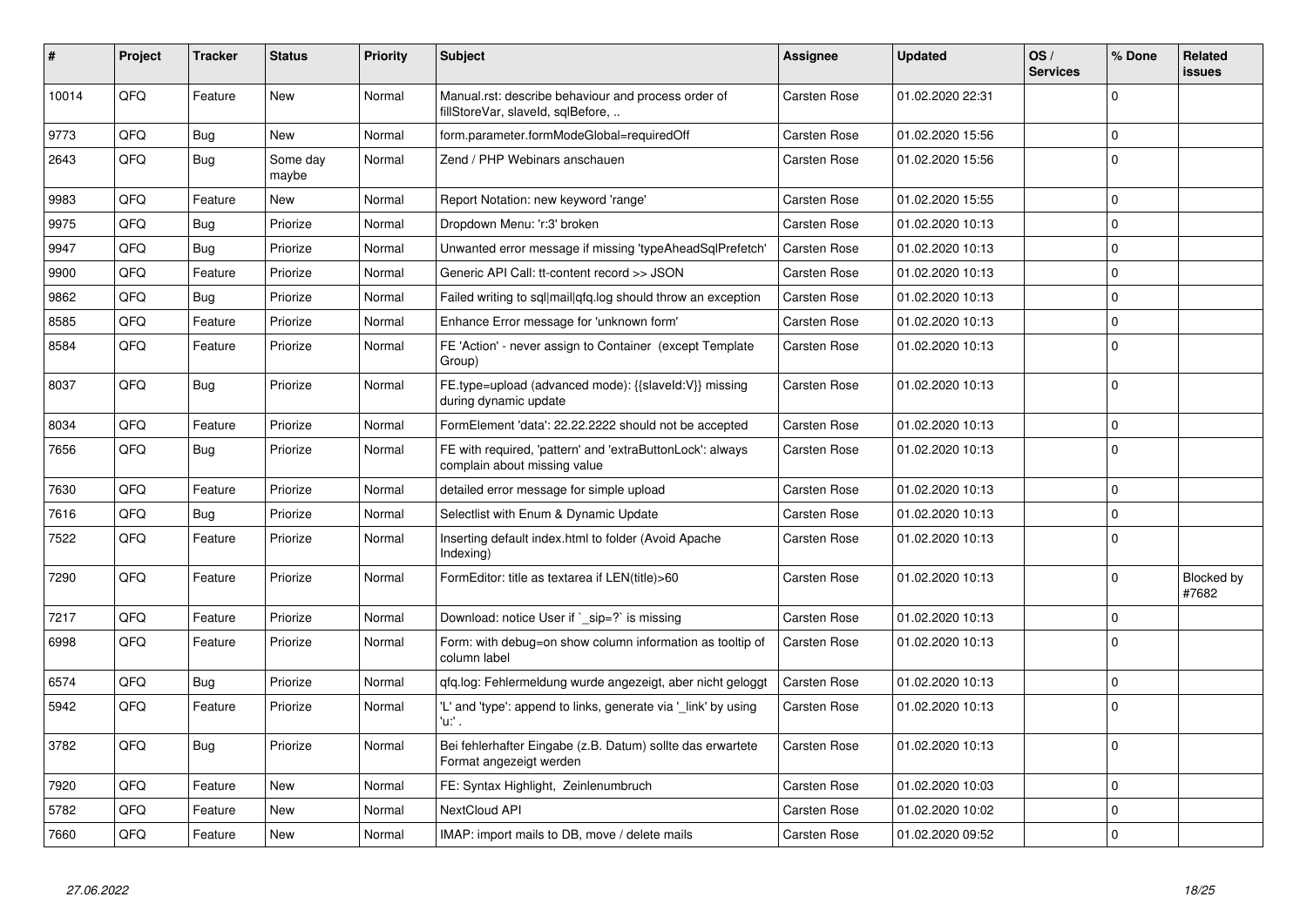| #    | Project | <b>Tracker</b> | <b>Status</b>     | <b>Priority</b> | <b>Subject</b>                                                                                                                        | <b>Assignee</b>     | <b>Updated</b>   | OS/<br><b>Services</b> | % Done      | Related<br>issues                           |
|------|---------|----------------|-------------------|-----------------|---------------------------------------------------------------------------------------------------------------------------------------|---------------------|------------------|------------------------|-------------|---------------------------------------------|
| 9927 | QFQ     | Feature        | <b>New</b>        | Normal          | QFQ Update: a) Update nur machen wenn BE User<br>eingeloggt ist., b) Bei Fehler genaue Meldung welcher<br>Updateschritt Probleme hat. | <b>Carsten Rose</b> | 22.01.2020 12:59 |                        | $\Omega$    |                                             |
| 9777 | QFQ     | Feature        | <b>New</b>        | Normal          | Logging QFQ Variables                                                                                                                 | Carsten Rose        | 16.12.2019 17:17 |                        | 0           |                                             |
| 8702 | QFQ     | Feature        | <b>New</b>        | Normal          | Load Record which is locked: missing user info                                                                                        | Carsten Rose        | 11.12.2019 16:16 |                        | 0           | Related to<br>#9789                         |
| 7480 | QFQ     | Feature        | New               | Normal          | Record History (Undo / Redo)                                                                                                          | Carsten Rose        | 11.12.2019 16:16 |                        | 0           | Related to<br>#2361                         |
| 6602 | QFQ     | Feature        | New               | Normal          | Formlet: in Report auf Mausklick ein mini-form oeffnen                                                                                | Carsten Rose        | 11.12.2019 16:16 |                        | $\Omega$    |                                             |
| 4756 | QFQ     | <b>Bug</b>     | <b>New</b>        | Normal          | Form dirty even nothing changes                                                                                                       | Carsten Rose        | 11.12.2019 16:16 |                        | $\mathsf 0$ |                                             |
| 4023 | QFQ     | Feature        | <b>New</b>        | Normal          | prepared statements - FE action: salveld, sqllnsert,<br>sqlUpdate, sqlDelete, sqlBefore, sqlAfter                                     | Carsten Rose        | 11.12.2019 16:15 |                        | $\mathbf 0$ |                                             |
| 2361 | QFQ     | Feature        | <b>New</b>        | Normal          | Logging wer/wann/wo welches Formular aufgerufen hat                                                                                   | Carsten Rose        | 11.12.2019 16:15 |                        | 0           | Related to<br>#4432.<br>Related to<br>#7480 |
| 3267 | QFQ     | Feature        | Some day<br>maybe | Normal          | 2 Forms auf einer Seite: real + Read only                                                                                             | <b>Carsten Rose</b> | 11.12.2019 16:03 |                        | $\Omega$    |                                             |
| 3216 | QFQ     | Feature        | Some day<br>maybe | Normal          | dynamic update für checkbox label2                                                                                                    | Carsten Rose        | 11.12.2019 16:03 |                        | 0           | Related to<br>#2081                         |
| 3130 | QFQ     | Bug            | Some day<br>maybe | Normal          | Debug Info's nicht korrekt nach 'New > Save'.                                                                                         | <b>Carsten Rose</b> | 11.12.2019 16:03 |                        | 0           | Related to<br>#3253                         |
| 2995 | QFQ     | Feature        | Some day<br>maybe | Normal          | Dropdown JQuery Plugin: 'chosen' - Moeglichkeit um Select<br>Listen mehr Funktion zu geben. Kein Bootstrap noetig.                    | <b>Carsten Rose</b> | 11.12.2019 16:03 |                        | 0           |                                             |
| 2084 | QFQ     | Feature        | Some day<br>maybe | Normal          | Mailto mit encryption: Subrecord                                                                                                      | Carsten Rose        | 11.12.2019 16:03 |                        | $\Omega$    | Related to<br>#2082                         |
| 1946 | QFQ     | Feature        | Some day<br>maybe | Normal          | Kontrolle ob der ReadOnly Modus bei den<br>Formularelementen korrekt implementiert ist                                                | Carsten Rose        | 11.12.2019 16:03 |                        | $\Omega$    |                                             |
| 1635 | QFQ     | Feature        | Some day<br>maybe | Normal          | QFQ Extension content record: weitere Optionen<br>einblenden.                                                                         | <b>Carsten Rose</b> | 11.12.2019 16:03 |                        | $\Omega$    |                                             |
| 4293 | QFQ     | Bug            | Some day<br>maybe | Normal          | Download broken if token 'd:' is missing - but no error<br>message                                                                    | Carsten Rose        | 11.12.2019 16:03 |                        | $\Omega$    | Related to<br>#7514                         |
| 4259 | QFQ     | Feature        | Some day<br>maybe | Normal          | Instant trigger a cron job                                                                                                            | Carsten Rose        | 11.12.2019 16:03 |                        | $\Omega$    |                                             |
| 4197 | QFQ     | Feature        | Some day<br>maybe | Normal          | Unit Test fuer JSON Stream von QuickFormQuery.php ><br>doForm()                                                                       | Carsten Rose        | 11.12.2019 16:03 |                        | $\Omega$    |                                             |
| 4026 | QFQ     | Feature        | Some day<br>maybe | Normal          | sglLog.sgl: log number of FE.id                                                                                                       | <b>Carsten Rose</b> | 11.12.2019 16:03 |                        | $\Omega$    | Related to<br>#5458                         |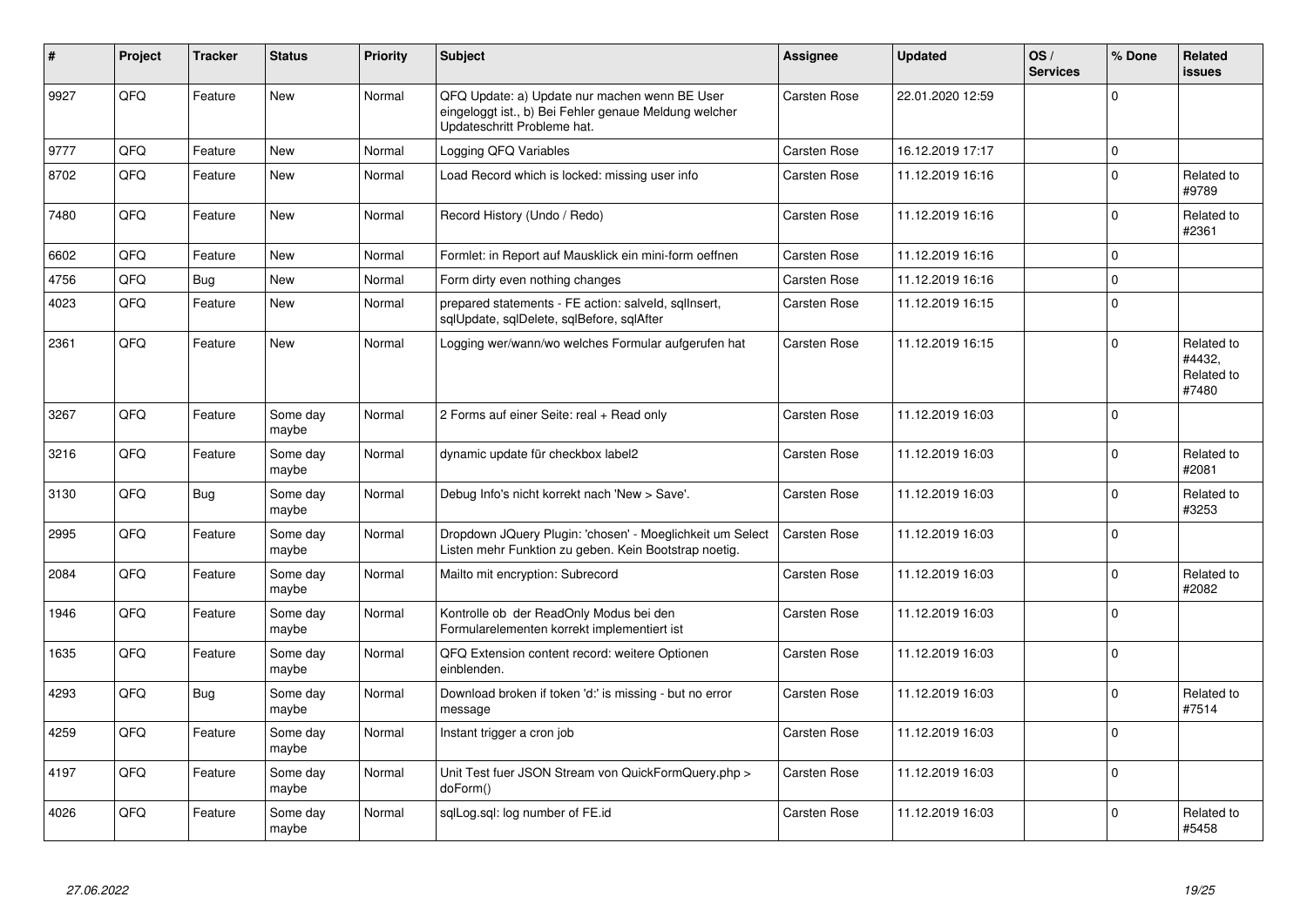| #    | Project | <b>Tracker</b> | <b>Status</b>     | <b>Priority</b> | <b>Subject</b>                                                                                                                               | Assignee            | <b>Updated</b>   | OS/<br><b>Services</b> | % Done      | Related<br><b>issues</b>                    |
|------|---------|----------------|-------------------|-----------------|----------------------------------------------------------------------------------------------------------------------------------------------|---------------------|------------------|------------------------|-------------|---------------------------------------------|
| 4018 | QFQ     | Feature        | Some day<br>maybe | Normal          | typeahead: solve problem with potential long query<br>parameter                                                                              | <b>Carsten Rose</b> | 11.12.2019 16:03 |                        | $\Omega$    |                                             |
| 4008 | QFQ     | Bug            | Some day<br>maybe | Normal          | FormElemen.type=sendmail: wrong 'TO' if 'real<br>name <rea@mail.to>' is used</rea@mail.to>                                                   | Carsten Rose        | 11.12.2019 16:03 |                        | $\Omega$    |                                             |
| 3991 | QFQ     | Feature        | Some day<br>maybe | Normal          | report: Columnname '_skipWrap' skips 'fbeg', 'fend'                                                                                          | Carsten Rose        | 11.12.2019 16:03 |                        | $\mathbf 0$ |                                             |
| 3947 | QFQ     | Feature        | Some day<br>maybe | Normal          | Attack detectect: logout current user                                                                                                        | Carsten Rose        | 11.12.2019 16:03 |                        | $\Omega$    | Related to<br>#5458.<br>Related to<br>#6299 |
| 3942 | QFQ     | Feature        | Some day<br>maybe | Normal          | Action Elemente: neu generierte IDs via FE weitergeben                                                                                       | Carsten Rose        | 11.12.2019 16:03 |                        | $\Omega$    | Related to<br>#3941                         |
| 3941 | QFQ     | Feature        | Some day<br>maybe | Normal          | sqlAfter: es sollten mehrere moeglich sein                                                                                                   | Carsten Rose        | 11.12.2019 16:03 |                        | $\mathbf 0$ | Related to<br>#3942                         |
| 3905 | QFQ     | Feature        | Some day<br>maybe | Normal          | Documentation: Best Practice anhand eines Online<br>Bewerbungstools                                                                          | Carsten Rose        | 11.12.2019 16:03 |                        | $\Omega$    |                                             |
| 3900 | QFQ     | Feature        | Some day<br>maybe | Normal          | Extend documentation of 'Copy / Paste'                                                                                                       | Carsten Rose        | 11.12.2019 16:03 |                        | $\Omega$    | Related to<br>#3899                         |
| 3895 | QFQ     | <b>Bug</b>     | Some day<br>maybe | Normal          | typeahead pedantic: on lehrkredit Idap webpass - if only one<br>person is in dropdown, such person can't be selected                         | Carsten Rose        | 11.12.2019 16:03 |                        | $\Omega$    |                                             |
| 3882 | QFQ     | <b>Bug</b>     | Some day<br>maybe | Normal          | templateGroup: disable 'add' if limit is reached - funktioniert<br>nicht wenn bereits records existierten                                    | <b>Carsten Rose</b> | 11.12.2019 16:03 |                        | $\mathbf 0$ |                                             |
| 3877 | QFQ     | Feature        | Some day<br>maybe | Normal          | FormEditor: die Felder die aktuell nicht gebraucht werden<br>nur auf readonly/disabled setzen (nicht ausblenden > das<br>irritiert.          | Carsten Rose        | 11.12.2019 16:03 |                        | $\mathbf 0$ |                                             |
| 3811 | QFQ     | <b>Bug</b>     | Some day<br>maybe | Normal          | Dynamic Update: extraButtonInfo - Text aktualisieren                                                                                         | <b>Carsten Rose</b> | 11.12.2019 16:03 |                        | $\mathbf 0$ | Related to<br>#11517                        |
| 3750 | QFQ     | <b>Bug</b>     | Some day<br>maybe | Normal          | FE in a row: if one violates check, all are red                                                                                              | <b>Carsten Rose</b> | 11.12.2019 16:03 |                        | $\mathbf 0$ |                                             |
| 3708 | QFQ     | Feature        | Some day<br>maybe | Normal          | Form: input - 'specialchars', 'none'  gewisse tags<br>erlauben, andere verbieten                                                             | <b>Carsten Rose</b> | 11.12.2019 16:02 |                        | $\Omega$    | Related to<br>#14320                        |
| 3682 | QFQ     | <b>Bug</b>     | Some day<br>maybe | Normal          | Dynamic update: Radio buttons                                                                                                                | Carsten Rose        | 11.12.2019 16:02 |                        | $\Omega$    |                                             |
| 3677 | QFQ     | Feature        | Some day<br>maybe | Normal          | wkhtmltopdf: FE User access prohibited, if client IP changes   Carsten Rose<br>- \$TYPO3 CONF VARS[FE][lockIP]                               |                     | 11.12.2019 16:02 |                        |             |                                             |
| 3666 | QFQ     | Feature        | Some day<br>maybe | Normal          | a) Performance Messung: mysql_real_escape_string() im<br>Vergleich zu str_replace(), b) doppeltes Aufrufen von<br>mysql_real_escape_string() | Carsten Rose        | 11.12.2019 16:02 |                        | $\mathbf 0$ |                                             |
| 3588 | QFO     | <b>Bug</b>     | Some day<br>maybe | Normal          | templateGroup: versteckte Elemente werden weiterhin<br>gespeichert.                                                                          | Carsten Rose        | 11.12.2019 16:02 |                        | $\mathbf 0$ |                                             |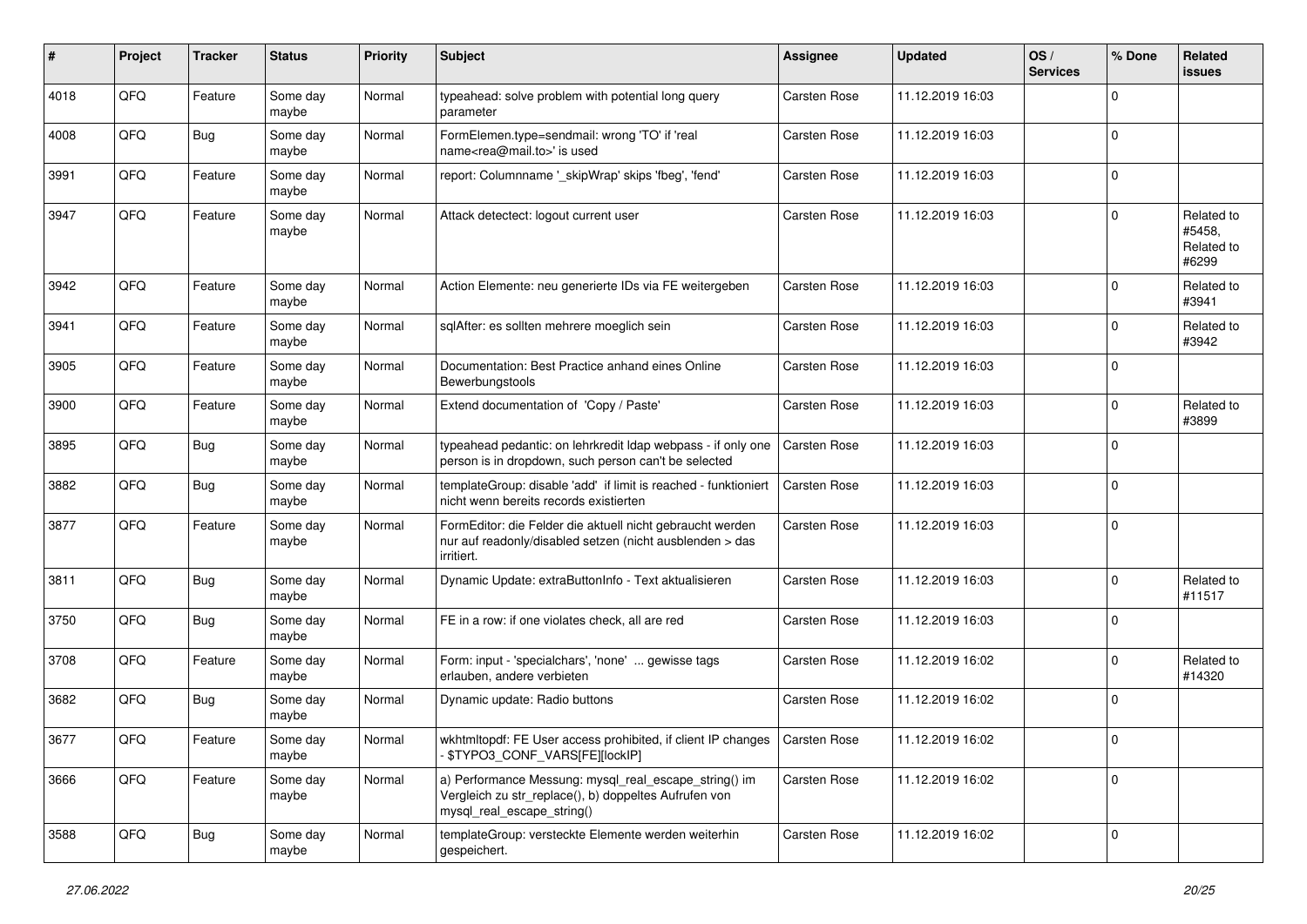| #    | Project | <b>Tracker</b> | <b>Status</b>     | <b>Priority</b> | <b>Subject</b>                                                                                                                | <b>Assignee</b>     | <b>Updated</b>   | OS/<br><b>Services</b> | % Done      | Related<br><b>issues</b>                    |
|------|---------|----------------|-------------------|-----------------|-------------------------------------------------------------------------------------------------------------------------------|---------------------|------------------|------------------------|-------------|---------------------------------------------|
| 3458 | QFQ     | Feature        | Some day<br>maybe | Normal          | Display 'Edit Form Element'-Checkbox on form: should<br>depend on FE Group                                                    | Carsten Rose        | 11.12.2019 16:02 |                        | $\mathbf 0$ | Related to<br>#3447                         |
| 3457 | QFQ     | Feature        | Some day<br>maybe | Normal          | LDAP: concat multi values to one single entry                                                                                 | Carsten Rose        | 11.12.2019 16:02 |                        | $\mathbf 0$ |                                             |
| 3402 | QFQ     | Feature        | Some day<br>maybe | Normal          | Syntax Highlighting via CodeMirror                                                                                            | Carsten Rose        | 11.12.2019 16:02 |                        | 100         | Related to<br>#3207                         |
| 3385 | QFQ     | Feature        | Some day<br>maybe | Normal          | templateGroup: insert/update/delete non primary records                                                                       | Carsten Rose        | 11.12.2019 16:02 |                        | $\mathbf 0$ |                                             |
| 3350 | QFQ     | Feature        | Some day<br>maybe | Normal          | FormEditor: Hilfetext hinter 'checktype'                                                                                      | Carsten Rose        | 11.12.2019 16:02 |                        | $\mathbf 0$ |                                             |
| 3349 | QFQ     | <b>Bug</b>     | Some day<br>maybe | Normal          | config.qfq.ini: a) vertraegt keine '=' im Value (z.B. Passwort),<br>b) Values sollten in ticks einschliessbar sein (spaces, ) | Carsten Rose        | 11.12.2019 16:02 |                        | $\mathbf 0$ |                                             |
| 3332 | QFQ     | Feature        | Some day<br>maybe | Normal          | Uploads: Thumbnails, Details zum hochgeladenen File                                                                           | Carsten Rose        | 11.12.2019 16:02 |                        | $\mathbf 0$ | Related to<br>#3264,<br>Related to<br>#5333 |
| 3331 | QFQ     | Feature        | Some day<br>maybe | Normal          | Default Tooltip fuer _page? Links: mit Form und Record ID                                                                     | Carsten Rose        | 11.12.2019 16:02 |                        | $\mathbf 0$ |                                             |
| 3291 | QFQ     | Feature        | Some day<br>maybe | Normal          | AutoCron websiteToken                                                                                                         | Carsten Rose        | 11.12.2019 16:02 |                        | $\mathbf 0$ | Related to<br>#4250                         |
| 3285 | QFQ     | Feature        | Some day<br>maybe | Normal          | Zeichenlimit pro Feld: textarea / editor                                                                                      | <b>Carsten Rose</b> | 11.12.2019 16:02 |                        | $\mathbf 0$ |                                             |
| 4956 | QFQ     | Feature        | Some day<br>maybe | Normal          | Sendmail: Benutzerdefinierte Headers                                                                                          | Carsten Rose        | 11.12.2019 16:02 |                        | $\mathbf 0$ |                                             |
| 4839 | QFQ     | Feature        | Some day<br>maybe | Normal          | qfq-handle in <head> Abschnitt</head>                                                                                         | Carsten Rose        | 11.12.2019 16:02 |                        | $\mathbf 0$ |                                             |
| 4349 | QFQ     | Feature        | Some day<br>maybe | Normal          | link download: downloaded external URL to<br>deliver/concatenate - check mimetipe and handle it correctly                     | Carsten Rose        | 11.12.2019 16:02 |                        | $\mathbf 0$ |                                             |
| 6715 | QFQ     | Feature        | Some day<br>maybe | Normal          | Code-Refactoring: dbArray vereinheitlichen                                                                                    | Carsten Rose        | 11.12.2019 16:02 |                        | $\mathbf 0$ |                                             |
| 7336 | QFQ     | Feature        | Some day<br>maybe | Normal          | PDF Upload: disallow PDFs with specific Meta information                                                                      | Carsten Rose        | 11.12.2019 16:01 |                        | $\mathbf 0$ |                                             |
| 7107 | QFQ     | Feature        | Some day<br>maybe | Normal          | Showcase Registration Tool: Anmeldung / Administration :<br>Liste Anmeldungen / Emaileinaldung                                | Carsten Rose        | 11.12.2019 16:01 |                        | $\mathbf 0$ |                                             |
| 8894 | QFQ     | Feature        | Some day<br>maybe | Normal          | Documentation Tags Usable in QFQ Application                                                                                  | Carsten Rose        | 11.12.2019 16:01 |                        | $\mathbf 0$ |                                             |
| 8892 | QFQ     | Feature        | Some day<br>maybe | Normal          | Display and Edit SQL Comments in Form Editor                                                                                  | Carsten Rose        | 11.12.2019 16:01 |                        | $\mathbf 0$ |                                             |
| 8106 | QFQ     | <b>Bug</b>     | Some day<br>maybe | Normal          | Dynamic Update: Feld kann nicht auf empty zurückgesetzt<br>werden                                                             | Carsten Rose        | 11.12.2019 16:01 |                        | $\pmb{0}$   |                                             |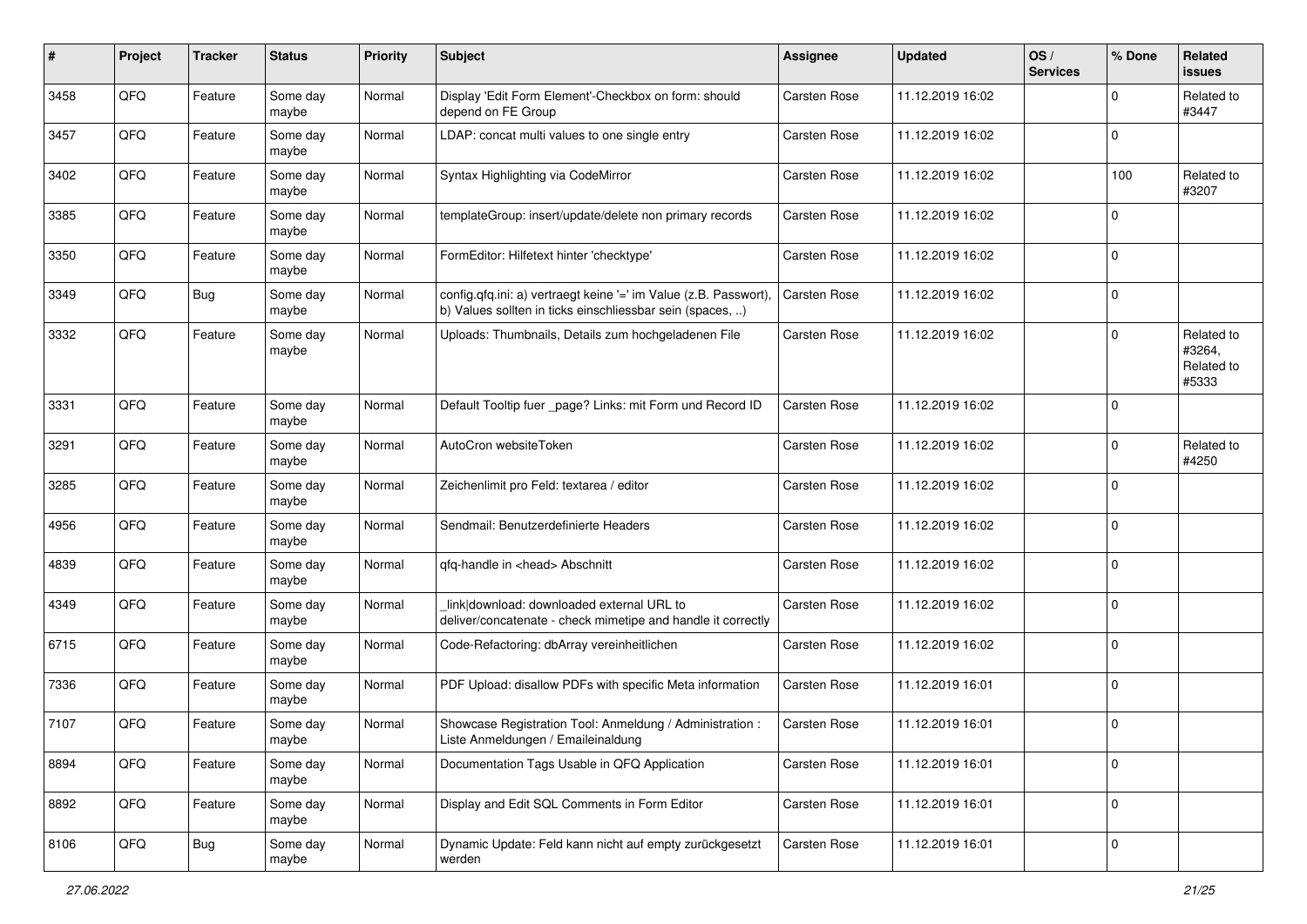| ∦     | Project | <b>Tracker</b> | <b>Status</b>     | <b>Priority</b> | Subject                                                                                             | <b>Assignee</b> | <b>Updated</b>   | OS/<br><b>Services</b> | % Done      | Related<br><b>issues</b>                                               |
|-------|---------|----------------|-------------------|-----------------|-----------------------------------------------------------------------------------------------------|-----------------|------------------|------------------------|-------------|------------------------------------------------------------------------|
| 9704  | QFQ     | Feature        | Some day<br>maybe | Normal          | Thumbnails Generieren beim Splitten von PDF Files                                                   | Carsten Rose    | 11.12.2019 16:01 |                        | $\mathbf 0$ |                                                                        |
| 9579  | QFQ     | Feature        | Some day<br>maybe | Normal          | Multiform with Process Row                                                                          | Carsten Rose    | 11.12.2019 16:01 |                        | $\mathbf 0$ |                                                                        |
| 7732  | QFQ     | Feature        | Some day<br>maybe | Normal          | Javascript: Lazy Loading der add on libs                                                            | Benjamin Baer   | 08.06.2022 10:38 |                        | $\Omega$    | Related to<br>#12611,<br>Related to<br>#12490.<br>Related to<br>#10013 |
| 12490 | QFQ     | Feature        | New               | Normal          | Loading Plugins in QFQ - see what tinymce does. (lazy<br>loading)                                   | Benjamin Baer   | 08.06.2022 10:37 |                        | $\Omega$    | Related to<br>#12611,<br>Related to<br>#10013,<br>Related to<br>#7732  |
| 6140  | QFQ     | <b>Bug</b>     | Priorize          | Normal          | QFQ DnD Sort: Locked fields                                                                         | Benjamin Baer   | 21.03.2022 09:56 |                        | $\mathbf 0$ |                                                                        |
| 6801  | QFQ     | Feature        | Priorize          | Normal          | Fabric: Maximize / Fulllscreen                                                                      | Benjamin Baer   | 21.03.2022 09:56 |                        | $\mathbf 0$ |                                                                        |
| 5562  | QFQ     | Feature        | Priorize          | Normal          | Drag'n'Drop fuer Uploads                                                                            | Benjamin Baer   | 21.03.2022 09:52 |                        | $\mathbf 0$ | Related to<br>#9706                                                    |
| 6224  | QFQ     | Feature        | Priorize          | Normal          | Dynamic update: fade in/out fields                                                                  | Benjamin Baer   | 21.03.2022 09:50 |                        | $\mathbf 0$ |                                                                        |
| 5366  | QFQ     | Feature        | Priorize          | Normal          | Saving with keyboard shortcuts                                                                      | Benjamin Baer   | 21.03.2022 09:47 |                        | $\mathbf 0$ |                                                                        |
| 12556 | QFQ     | Feature        | <b>New</b>        | Normal          | Pills Title: colored = static or dynamic on allrequiredgiven                                        | Benjamin Baer   | 19.03.2022 17:49 |                        | $\mathbf 0$ |                                                                        |
| 13528 | QFQ     | <b>Bug</b>     | <b>New</b>        | Normal          | gfg.io > releases: es wird kein neues Release angelegt                                              | Benjamin Baer   | 19.03.2022 17:46 |                        | $\mathbf 0$ |                                                                        |
| 13647 | QFQ     | <b>Bug</b>     | <b>New</b>        | Normal          | Autofocus funktioniert nicht auf Chrome                                                             | Benjamin Baer   | 19.03.2022 17:44 |                        | $\pmb{0}$   |                                                                        |
| 12476 | QFQ     | Feature        | <b>New</b>        | Normal          | clearMe: a) should trigger 'dirty', b) sticky on textarea resize                                    | Benjamin Baer   | 04.01.2022 08:40 |                        | $\Omega$    | Related to<br>#9528                                                    |
| 6870  | QFQ     | Feature        | Priorize          | Normal          | Click on '_link' triggers an API call                                                               | Benjamin Baer   | 03.01.2022 08:25 |                        | $\mathbf 0$ |                                                                        |
| 2665  | QFQ     | Bug            | Priorize          | Normal          | Dynamic Update funktioniert nicht, wenn beim<br>entsprechenden FormElement eine size angegeben ist. | Benjamin Baer   | 03.01.2022 08:12 |                        | 30          |                                                                        |
| 6566  | QFO     | <b>Bug</b>     | Priorize          | Normal          | Link Function 'delete': provided parameter missing on page<br>reload                                | Benjamin Baer   | 03.01.2022 08:08 |                        | $\mathbf 0$ |                                                                        |
| 4457  | QFQ     | <b>Bug</b>     | Priorize          | Normal          | typeahead: pressing return to select an item, saves the form<br>and closes the form.                | Benjamin Baer   | 03.01.2022 08:01 |                        | $\Omega$    | Related to<br>#4398                                                    |
| 7965  | QFQ     | Feature        | Priorize          | Normal          | Input type 'text' with visual format - currency                                                     | Benjamin Baer   | 03.01.2022 07:45 |                        | $\mathbf 0$ |                                                                        |
| 9135  | QFQ     | Feature        | Priorize          | Normal          | Progress Bar generic / replace old hourglass download<br>popup                                      | Benjamin Baer   | 03.01.2022 07:43 |                        | $\mathbf 0$ |                                                                        |
| 10003 | QFQ     | Feature        | Priorize          | Normal          | fieldset: stronger visualize group                                                                  | Benjamin Baer   | 12.02.2020 08:13 |                        | $\mathbf 0$ |                                                                        |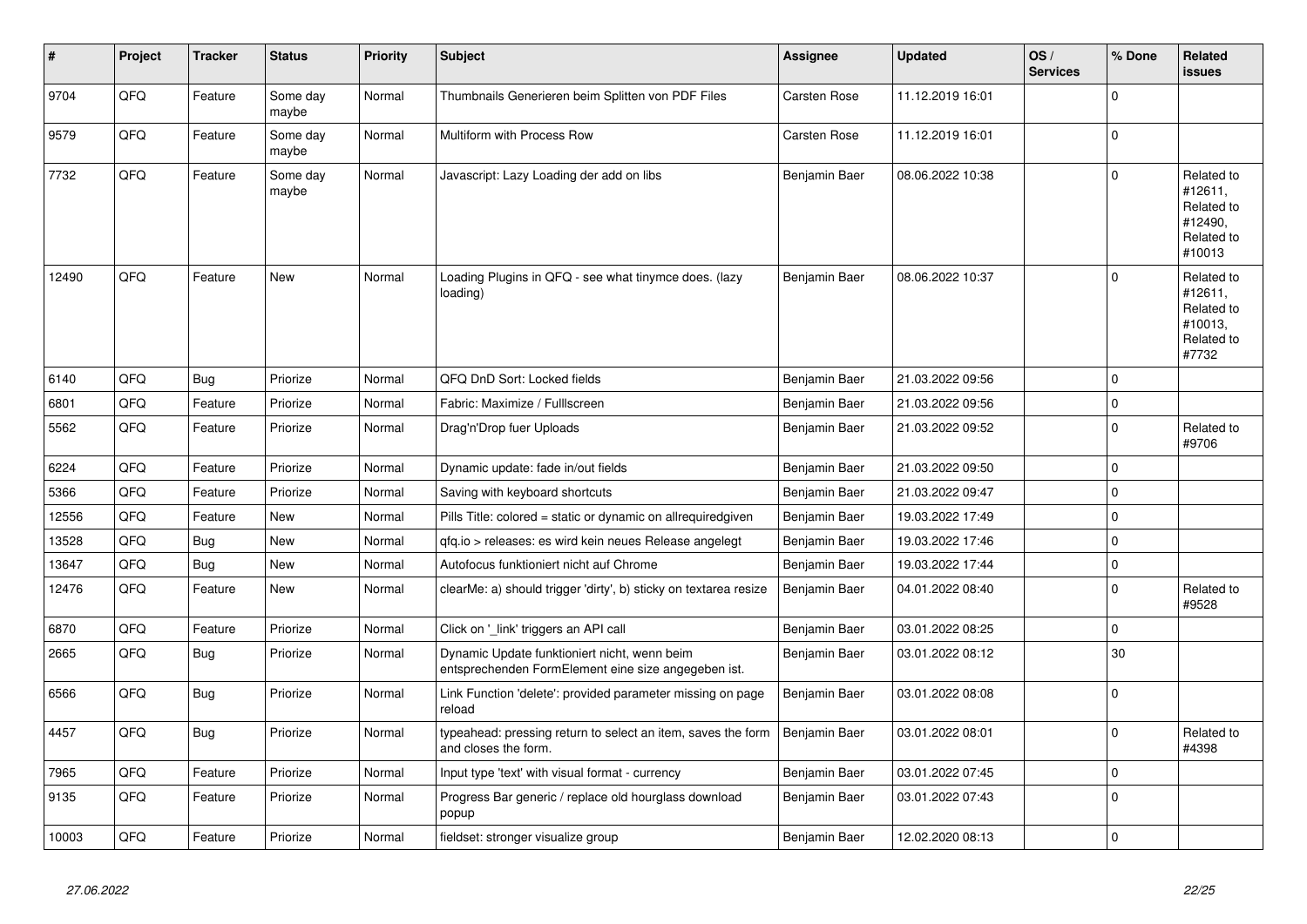| #     | Project | <b>Tracker</b> | <b>Status</b>     | <b>Priority</b> | <b>Subject</b>                                                                                                                                           | <b>Assignee</b> | <b>Updated</b>   | OS/<br><b>Services</b> | % Done      | Related<br>issues    |
|-------|---------|----------------|-------------------|-----------------|----------------------------------------------------------------------------------------------------------------------------------------------------------|-----------------|------------------|------------------------|-------------|----------------------|
| 9130  | QFQ     | Feature        | Some day<br>maybe | Normal          | tablesorter: Automatic Row numbering / Zeilenummer                                                                                                       | Benjamin Baer   | 01.02.2020 23:22 |                        | $\mathbf 0$ |                      |
| 7730  | QFQ     | Feature        | Priorize          | Normal          | SELECT Box: title in between                                                                                                                             | Benjamin Baer   | 01.02.2020 23:22 |                        | $\mathbf 0$ |                      |
| 6972  | QFQ     | Feature        | Some day<br>maybe | Normal          | Fabric Clipboard / cross browser tab                                                                                                                     | Benjamin Baer   | 01.02.2020 23:21 |                        | $\Omega$    |                      |
| 6970  | QFQ     | Feature        | Some day<br>maybe | Normal          | tablesorter: default fuer 'sortReset' aendern von 'Ctrl' zu 'Alt'                                                                                        | Benjamin Baer   | 01.02.2020 23:21 |                        | $\mathbf 0$ |                      |
| 5024  | QFQ     | Feature        | Some day<br>maybe | Normal          | Fabric: Generate PDF with edits                                                                                                                          | Benjamin Baer   | 01.02.2020 23:20 |                        | 0           | Related to<br>#10704 |
| 4454  | QFQ     | Bug            | Some day<br>maybe | Normal          | Required Elements: multiple elements in a row - whole row<br>marked if only one input is empty.                                                          | Benjamin Baer   | 01.02.2020 23:20 |                        | $\Omega$    |                      |
| 4398  | QFQ     | Bug            | Some day<br>maybe | Normal          | Typeahead: mouse click in a prefilled input opens a single<br>item dropdown with the current value - click on it seems to<br>set the value, not the key. | Benjamin Baer   | 01.02.2020 23:20 |                        | 0           | Related to<br>#4457  |
| 8522  | QFQ     | Feature        | Some day<br>maybe | Normal          | build QFQ - npm warnings                                                                                                                                 | Benjamin Baer   | 01.02.2020 23:19 |                        | 50          |                      |
| 5389  | QFQ     | Feature        | Some day<br>maybe | Normal          | QFQ Design: Multline label / note                                                                                                                        | Benjamin Baer   | 01.02.2020 23:19 |                        | $\mathbf 0$ |                      |
| 9898  | QFQ     | <b>Bug</b>     | Feedback          | Normal          | Formular trotz Timeout gespeichert                                                                                                                       | Benjamin Baer   | 01.02.2020 15:56 |                        | 0           |                      |
| 9535  | QFQ     | Bug            | Feedback          | Normal          | Report:  AS '_vertical' - column to wide - vertical >> rot45,<br>rot90                                                                                   | Benjamin Baer   | 01.02.2020 15:56 |                        | $\Omega$    |                      |
| 2063  | QFQ     | <b>Bug</b>     | Some day<br>maybe | Normal          | Pills auf 'inaktiv' setzen falls keine Element auf dem Pill<br>sichtbar sind.                                                                            | Benjamin Baer   | 11.12.2019 16:03 |                        | 0           | Related to<br>#3752  |
| 3692  | QFQ     | Feature        | Some day<br>maybe | Normal          | QFQ Webseite                                                                                                                                             | Benjamin Baer   | 11.12.2019 16:02 |                        | $\Omega$    | Related to<br>#5033  |
| 3415  | QFQ     | Feature        | Some day<br>maybe | Normal          | FE Login Box Templatefile                                                                                                                                | Benjamin Baer   | 11.12.2019 16:02 |                        | 0           |                      |
| 4420  | QFQ     | Feature        | Some day<br>maybe | Normal          | Client: Local Storage - store the changes of a form, local in<br>the browser.                                                                            | Benjamin Baer   | 11.12.2019 16:02 |                        | $\mathbf 0$ |                      |
| 14185 | QFQ     | Feature        | New               | Normal          | External/Autocron.php - better suitable directory                                                                                                        | Support: System | 28.05.2022 11:03 |                        | 0           |                      |
| 4445  | QFQ     | Feature        | Some day<br>maybe | Normal          | template group: Option to simulate fieldset                                                                                                              |                 | 28.06.2021 14:11 |                        | $\mathbf 0$ |                      |
| 10345 | QFQ     | Feature        | New               | Normal          | Templates - Patterns QFQ Style                                                                                                                           |                 | 03.05.2021 21:01 |                        | $\pmb{0}$   | Related to<br>#10713 |
| 4194  | QFQ     | Feature        | In Progress       | Normal          | Bootstrap 4 ist jetzt offiziel                                                                                                                           |                 | 03.05.2021 20:47 |                        | $\pmb{0}$   | Related to<br>#10114 |
| 12156 | QFQ     | Feature        | New               | Normal          | Form: Optional disable 'leave page'                                                                                                                      |                 | 03.05.2021 20:45 |                        | $\pmb{0}$   |                      |
| 7278  | QFQ     | Feature        | Some day<br>maybe | Normal          | Form: Wert vordefinieren der immer gesetzt wird                                                                                                          |                 | 02.05.2021 09:27 |                        | 0           |                      |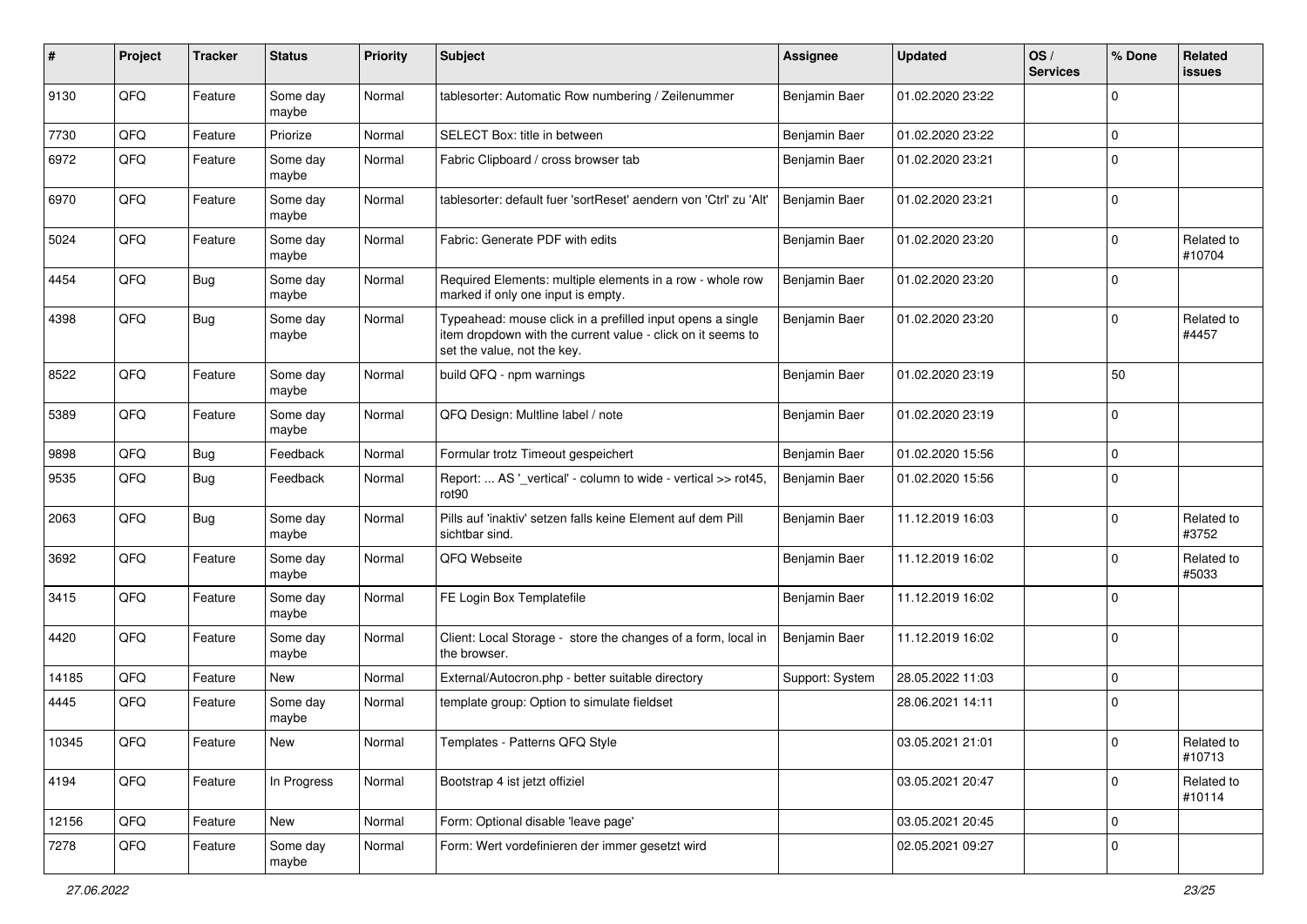| #     | Project | <b>Tracker</b> | <b>Status</b>     | <b>Priority</b> | <b>Subject</b>                                                                                                                                                | Assignee | <b>Updated</b>   | OS/<br><b>Services</b> | % Done      | Related<br><b>issues</b> |
|-------|---------|----------------|-------------------|-----------------|---------------------------------------------------------------------------------------------------------------------------------------------------------------|----------|------------------|------------------------|-------------|--------------------------|
| 12135 | QFQ     | Feature        | <b>New</b>        | Normal          | Subrecord: Notiz                                                                                                                                              |          | 24.04.2021 16:58 |                        | $\mathbf 0$ |                          |
| 12039 | QFQ     | Feature        | New               | Normal          | Missing htmlSpecialChar() in pre processing on form submit                                                                                                    |          | 18.02.2021 00:09 |                        | $\Omega$    | Related to<br>#14320     |
| 12038 | QFQ     | Feature        | New               | Normal          | a) STORE_VAR: filenameOnlyStripUniq, b) SP:<br>QSTRIPUNIQ()                                                                                                   |          | 17.02.2021 23:55 |                        | $\Omega$    |                          |
| 7229  | QFQ     | Feature        | Some day<br>maybe | Normal          | New FormElement.type: Button                                                                                                                                  |          | 01.02.2021 12:32 |                        | $\Omega$    |                          |
| 3880  | QFQ     | Feature        | Some day<br>maybe | Normal          | Form 'Form': anlegen einer Tabelle                                                                                                                            |          | 14.01.2021 10:12 |                        | $\mathbf 0$ |                          |
| 9126  | QFQ     | <b>Bug</b>     | Some day<br>maybe | Normal          | hidden Form elements are present in page source                                                                                                               |          | 02.01.2021 18:41 |                        | $\Omega$    |                          |
| 11716 | QFQ     | Feature        | New               | Normal          | Form an beliebiger Stelle im Report anzeigen                                                                                                                  |          | 09.12.2020 09:47 |                        | $\mathbf 0$ |                          |
| 11715 | QFQ     | Bug            | New               | Normal          | acceptZeroAsRequired and requiredOffButMark do not<br>coincide                                                                                                |          | 08.12.2020 12:13 |                        | $\Omega$    |                          |
| 11534 | QFQ     | Feature        | New               | Normal          | Report: Action on selected rows - Table batchprocessing<br>feature                                                                                            |          | 18.11.2020 08:15 |                        | $\mathbf 0$ |                          |
| 11535 | QFQ     | Feature        | New               | Normal          | Ability to create SQL columns in frontend QFQ forms                                                                                                           |          | 17.11.2020 12:11 |                        | $\mathbf 0$ |                          |
| 11522 | QFQ     | <b>Bug</b>     | New               | Normal          | Aus/Einblenden von Reitern                                                                                                                                    |          | 13.11.2020 14:58 |                        | $\mathbf 0$ |                          |
| 10759 | QFQ     | <b>Bug</b>     | New               | Normal          | emptyMeansNull - Feld falsch aktualisiert                                                                                                                     |          | 12.11.2020 23:45 |                        | $\Omega$    |                          |
| 10890 | QFQ     | <b>Bug</b>     | New               | Normal          | AutoCron hangs                                                                                                                                                |          | 20.07.2020 13:56 |                        | $\mathbf 0$ |                          |
| 10874 | QFQ     | Feature        | New               | Normal          | Erstellen eines Foreign Keys in der Tabelle "FormElement"                                                                                                     |          | 13.07.2020 10:11 |                        | $\mathbf 0$ |                          |
| 10763 | QFQ     | Feature        | New               | Normal          | form accessed and submitted despite logout?                                                                                                                   |          | 16.06.2020 11:43 |                        | $\mathbf 0$ |                          |
| 10738 | QFQ     | Feature        | Some day<br>maybe | Normal          | CORS headers for external API requests                                                                                                                        |          | 10.06.2020 14:00 |                        | $\mathbf 0$ |                          |
| 10384 | QFQ     | Feature        | New               | Normal          | Parameter Exchange QFQ Instances                                                                                                                              |          | 07.05.2020 09:38 |                        | $\mathbf 0$ |                          |
| 10324 | QFQ     | Bug            | New               | Normal          | Excel Export mit Template funktioniert nur, wenn Template<br>vor uid kommt                                                                                    |          | 30.03.2020 11:20 |                        | $\Omega$    | Related to<br>#10257     |
| 5892  | QFQ     | Feature        | Some day<br>maybe | Normal          | QFQ should use T3 API to manipulate FE GROUP<br>membership                                                                                                    |          | 01.02.2020 23:20 |                        | $\Omega$    |                          |
| 5452  | QFQ     | Feature        | Some day<br>maybe | Normal          | Thumbnails from PDF: bad quality                                                                                                                              |          | 01.02.2020 23:20 |                        | $\mathbf 0$ |                          |
| 4719  | QFQ     | Feature        | Some day<br>maybe | Normal          | Custom Message in Client in case of 'Browser tab close,<br>modification will be lost'                                                                         |          | 01.02.2020 23:20 |                        | $\mathbf 0$ |                          |
| 4640  | QFQ     | Feature        | Some day<br>maybe | Normal          | Rename System Forms                                                                                                                                           |          | 01.02.2020 23:20 |                        | $\mathbf 0$ |                          |
| 4627  | QFQ     | Feature        | Some day<br>maybe | Normal          | dbupdate: all tables - check 'create', 'modified' if it is possible<br>to change to default 'CURRENT TIMESTAMP' and modified<br>'ON UPDATE CURRENT_TIMESTAMP' |          | 01.02.2020 23:20 |                        | $\mathbf 0$ |                          |